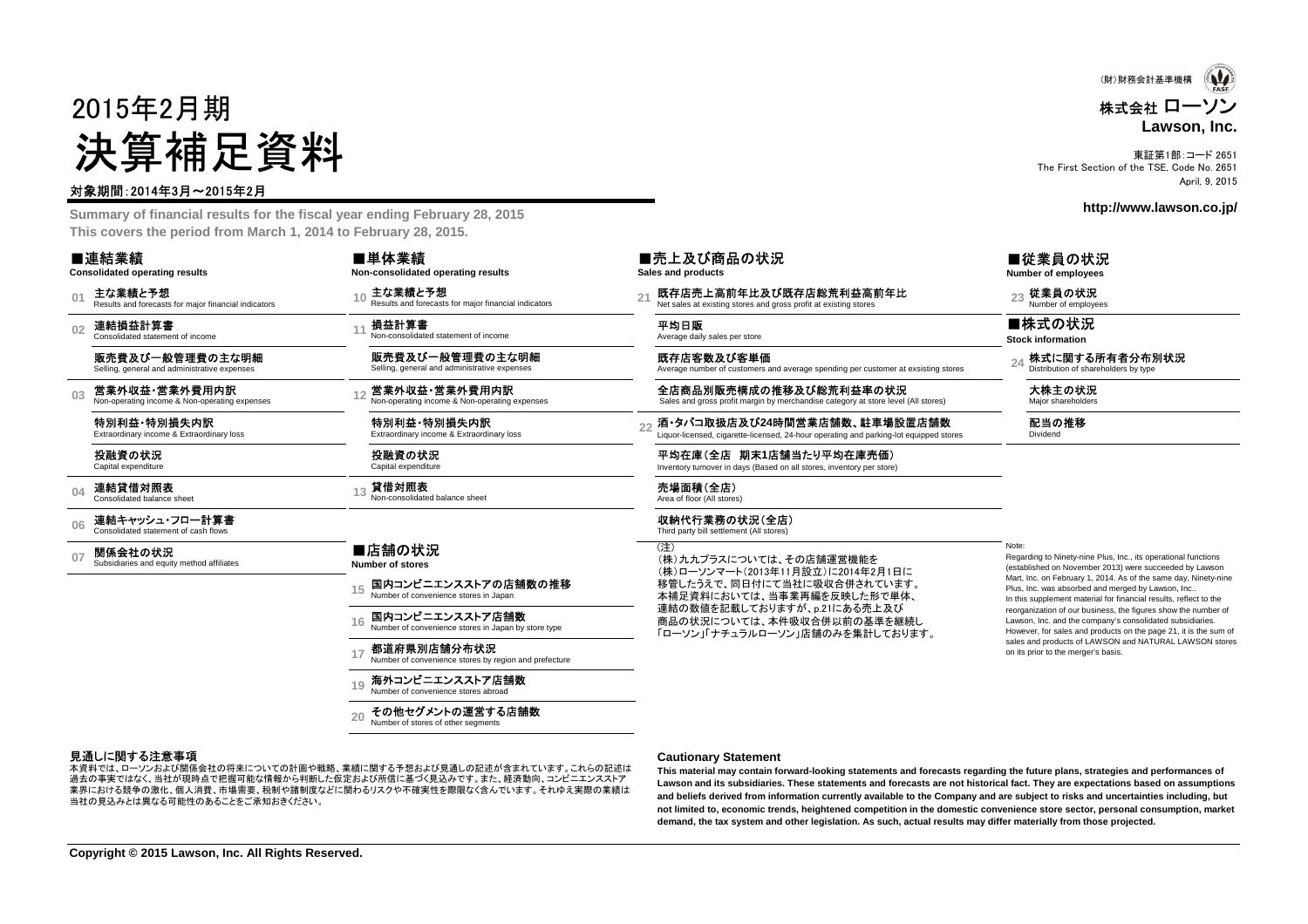## **■主な業績と予想** Results and forecasts for major financial indicators<br>
————————————————————

|                                                                                                                           | 2012年度/FY2012                     |          | 2013年度/FY2013                     |          | 2014年度/FY2014 <sup>*4</sup>       |          | 2015年度(計画)/FY2015 (Forecast)      |                          |                                   |                          |
|---------------------------------------------------------------------------------------------------------------------------|-----------------------------------|----------|-----------------------------------|----------|-----------------------------------|----------|-----------------------------------|--------------------------|-----------------------------------|--------------------------|
|                                                                                                                           | 通期/Full year                      |          | 通期/Full year                      |          | 通期/Full year                      |          | 第2四半期累計期間/1H                      |                          | 通期計画/Full year                    |                          |
|                                                                                                                           | 2012.3.1 - 2013.2.28<br>金額/Amount | 前年比/YoY  | 2013.3.1 - 2014.2.28<br>金額/Amount | 前年比/YoY  | 2014.3.1 - 2015.2.28<br>金額/Amount | 前年比/YoY  | 2015.3.1 - 2015.8.31<br>金額/Amount | 前年比/YoY                  | 2015.3.1 - 2016.2.29<br>金額/Amount | 前年比/YoY                  |
| $*1$<br>チェーン全店売上高(百万円)<br>Net sales of convenience stores and Seijo Ishii stores (millions of yen)                        | 1.906.547                         | 104.4%   | 1.945.394                         | 102.0%   | 1.961.983                         | 100.9%   | 1.046.000                         | 105.2%                   | 2.074.000                         | 105.7%                   |
| 加盟店売上高(百万円)<br>Net sales of franchised stores (millions of yen)                                                           | 1,748,920                         | 105.9%   | 1.811.417                         | 103.6%   | 1,828,928                         | 101.0%   |                                   |                          |                                   |                          |
| 直営店売上高(百万円)<br>Net sales of company-operated stores (millions of yen)                                                     | 157.627                           | 90.5%    | 133.976                           | 85.0%    | 133.054                           | 99.3%    | $\overline{\phantom{0}}$          | $\overline{\phantom{0}}$ |                                   |                          |
| $*2$<br><b>営業総収入</b> (百万円) Gross operating revenues (millions of yen)                                                     | 487.445                           | 101.8%   | 485.247                           | 99.5%    | 497.913                           | 102.6%   | 287.000                           | 118.6%                   | 578.000                           | 116.1%                   |
| <b>営業総利益</b> (百万円) Gross operating profit (millions of yen)                                                               | 342,560                           | 106.2%   | 358.610                           | 104.7%   | 369.797                           | 103.1%   | $\overline{\phantom{m}}$          | $\overline{\phantom{a}}$ |                                   |                          |
| (対チェーン全店売上高比)<br>(Gross operating profit on Net sales of convenience stores and Seijo Ishii stores)                       | 18.0%                             |          | 18.4%                             |          | 18.8%                             |          | <u>—</u>                          |                          |                                   |                          |
| 販売費及び一般管理費 (百万円)<br>Selling, general and administrative expenses (millions of yen)                                        | 276.313                           | 105.9%   | 290.483                           | 105.1%   | 299.315                           | 103.0%   |                                   |                          |                                   |                          |
| (対チェーン全店売上高比)<br>(Selling, general and administrative expenses on Net sales of convenience stores and Seijo Ishii stores) | 14.5%                             |          | 14.9%                             |          | 15.3%                             |          |                                   |                          |                                   |                          |
| <b>営業利益</b> (百万円) Operating profit (millions of yen)                                                                      | 66,246                            | 107.2%   | 68.126                            | 102.8%   | 70.482                            | 103.5%   | 37.000                            | 92.5%                    | 71.000                            | 100.7%                   |
| (対チェーン全店売上高比)<br>(Operating profit on Net sales of convenience stores and Seijo Ishii stores)                             | 3.5%                              |          | 3.5%                              |          | 3.6%                              |          |                                   |                          |                                   |                          |
| 経常利益 (百万円) Recurring profit (millions of yen)                                                                             | 65.926                            | 106.8%   | 68.880                            | 104.5%   | 71.714                            | 104.1%   | 36,000                            | 90.9%                    | 68.900                            | 96.1%                    |
| 当期純利益 (百万円) Net profit (millions of yen)                                                                                  | 33.182                            | 133.3%   | 37.965                            | 114.4%   | 32.686                            | 86.1%    | 18.400                            | 84.1%                    | 35.200                            | 107.7%                   |
| $*3$<br>1株当たり当期純利益 (円) Net profit per share (yen)                                                                         |                                   | 332.20   |                                   | 380.04   |                                   | 327.08   |                                   | 184.00                   |                                   | 352.00                   |
| 純資産 (百万円) Net assets (millions of yen)                                                                                    |                                   | 230.181  |                                   | 250.497  |                                   | 263.797  |                                   | $\overline{\phantom{0}}$ |                                   |                          |
| 総資産 (百万円) Total assets (millions of yen)                                                                                  |                                   | 579.809  |                                   | 620.992  |                                   | 764.614  |                                   | $\overline{\phantom{0}}$ |                                   | Ξ.                       |
| 1株当たり純資産 (円) Net assets per share (yen)                                                                                   |                                   | 2,267.17 |                                   | 2,455.25 |                                   | 2,561.25 |                                   | $\overline{\phantom{0}}$ |                                   |                          |
| 総資産当期純利益率 ROA                                                                                                             |                                   | 6.0%     |                                   | 6.3%     |                                   | 4.7%     |                                   | $\overline{\phantom{0}}$ | $\overline{\phantom{0}}$          |                          |
| 自己資本当期純利益率 ROE                                                                                                            |                                   | 15.2%    |                                   | 16.1%    |                                   | 13.0%    |                                   | $\overline{\phantom{0}}$ |                                   | $\overline{\phantom{0}}$ |
| 流動比率 Current ratio                                                                                                        |                                   | 75.2%    |                                   | 79.4%    |                                   | 74.3%    |                                   | $\overline{\phantom{0}}$ |                                   |                          |
| 固定比率 Fixed ratio                                                                                                          |                                   | 176.4%   |                                   | 173.3%   |                                   | 211.2%   |                                   | $\overline{\phantom{0}}$ |                                   | $\overline{\phantom{0}}$ |
| 自己資本比率 Shareholders' equity ratio                                                                                         |                                   | 39.1%    |                                   | 39.5%    |                                   | 33.5%    |                                   | $\overline{\phantom{0}}$ |                                   | $\overline{\phantom{0}}$ |
|                                                                                                                           |                                   |          | Notes:                            |          |                                   |          |                                   |                          |                                   |                          |

(注)

\*1 チェーン全店売上高には、国内コンビニエンスストア事業、海外事業および成城石井事業の店舗売上高の合計です(連結対象のみ)。なお、成城石井事業については直営の成城石井店舗のみを集計しております。

\*2 営業総収入は直営店売上高、加盟店からの収入等の合計です。

\*3 通期計画の1株当たり当期純利益に関しては、2015年2月28日現在の期末発行済株式数を用いて算出しております。

\*4 当社及び一部の国内連結子会社の有形固定資産(リース資産を除く)の減価償却方法については、従来、主として定率法を採用しておりましたが、当連結会計年度より定額法に変更しております。この変更により、従来の方法に比べて、営業利益及び経常利益の当連結会計年度の実績はそれぞれ9,422百万円増加しております。

) and the contract of the contract of the contract of the contract of the contract of the contract of the contract of the contract of the contract of the contract of the contract of the contract of the contract of the cont

 \*1 The net sales of convenience stores and Seijo Ishii stores is a sum of total sales of convenience stores in domestic, overseas business and Seijo Ishii stores (consolidated subsidiaries only). In addition, for Seijo Ishii business, It is a total of its company-operated stores.

\*2 The gross operating revenues is a sum of total sales of company-operated stores and commissions from franchised stores.

\*3 Forecasted net profit per share in the full-year plan is calculated based on the number of outstanding share as of February 28, 2015.

 \*4 For the depreciation method for property, store and equipment (except lease assets), Lawson, Inc. and part of its domestic consolidated subsidiaries mainly adopt straight-line method instead of declining-balance method from this consolidated fiscal year. Based on this change, operating profit, recurring profit are increased by 9,422 million yen respectively in the period from March 1, 2014 to February 28, 2015 compared to results using declining-balance method.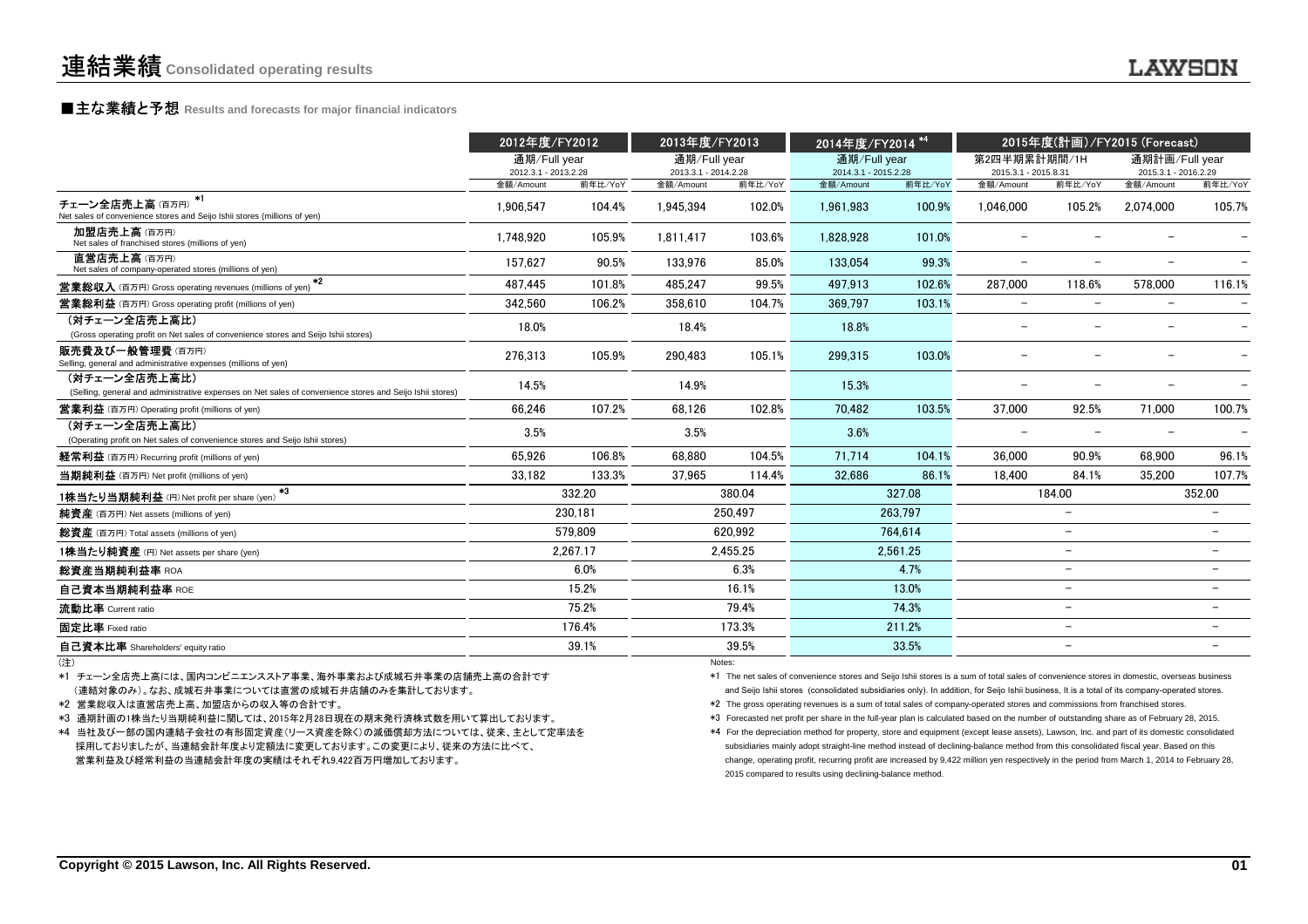## ■連結損益計算書 **Consolidated statement of income**

|                                                                  |                 | 2012年度/FY2012        | 2013年度/FY2013        |                          | 2014年度/FY2014        |         | 前年増減                |
|------------------------------------------------------------------|-----------------|----------------------|----------------------|--------------------------|----------------------|---------|---------------------|
|                                                                  |                 | 2012.3.1 - 2013.2.28 | 2013.3.1 - 2014.2.28 |                          | 2014.3.1 - 2015.2.28 |         | Increase (Decrease) |
|                                                                  |                 | 百万円/Millions of yen  | 百万円/Millions of yen  | 前年比/YoY                  | 百万円/Millions of yen  | 前年比/YoY | 百万円/Millions of yen |
| A.営業総収入 Gross operating revenues                                 | $B + E$         | 487.445              | 485.247              | 99.5%                    | 497.913              | 102.6%  | 12,665              |
| <b>B.売上高</b> Net sales                                           |                 | 192,942              | 168.159              | 87.2%                    | 174.044              | 103.5%  | 5,884               |
| $*2$<br>C.売上原価 Cost of goods sold                                |                 | 144.885              | 126,637              | 87.4%                    | 128.116              | 101.2%  | 1,478               |
| *3<br>D.売上総利益 Gross profit on sales                              | $B - C$         | 48,056               | 41.521               | 86.4%                    | 45.928               | 110.6%  | 4,406               |
| <b>E.営業収入</b> Operating revenues                                 | $F + G$         | 294.503              | 317,088              | 107.7%                   | 323,869              | 102.1%  | 6,780               |
| F.加盟店からの収入 Franchise commission from franchised stores           |                 | 230.002              | 242.078              | 105.3%                   | 247.681              | 102.3%  | 5,602               |
| G.その他の営業収入 Other                                                 |                 | 64.500               | 75.009               | 116.3%                   | 76.188               | 101.6%  | 1,178               |
| <b>H.営業総利益</b> Gross operating profit                            | $A - C = D + E$ | 342,560              | 358.610              | 104.7%                   | 369.797              | 103.1%  | 11,187              |
| <b>I.販売費及び一般管理費</b> Selling, general and administrative expenses |                 | 276,313              | 290.483              | 105.1%                   | 299.315              | 103.0%  | 8,831               |
| J.営業利益 Operating profit                                          | $H - I$         | 66,246               | 68.126               | 102.8%                   | 70.482               | 103.5%  | 2,355               |
| 営業外収益 Non-operating income                                       |                 | 2.211                | 3.195                | 144.5%                   | 4,746                | 148.5%  | 1,550               |
| 営業外費用 Non-operating expenses                                     |                 | 2,531                | 2.442                | 96.5%                    | 3,514                | 143.9%  | 1,071               |
| 経常利益 Recurring profit                                            |                 | 65,926               | 68.880               | 104.5%                   | 71,714               | 104.1%  | 2,834               |
| 特別利益 Extraordinary gain                                          |                 | 381                  | 466                  | 122.4%                   | 1,126                | 241.5%  | 659                 |
| 特別損失 Extraordinary loss                                          |                 | 6,717                | 9.560                | 142.3%                   | 14.469               | 151.3%  | 4,908               |
| 税金等調整前当期純利益 Income before income taxes                           |                 | 59.589               | 59.785               | 100.3%                   | 58.370               | 97.6%   | $-1,414$            |
| 法人税、住民税及び事業税 Income taxes - current                              |                 | 25,345               | 26,758               | 105.6%                   | 24,938               | 93.2%   | $-1,820$            |
| 法人税等調整額 Deferred income taxes                                    |                 | 748                  | $-5.136$             | $\overline{\phantom{a}}$ | 312                  |         | 5,448               |
| 少数株主損益調整前当期純利益 Income before minority interests                  |                 | 33,494               | 38.163               | 113.9%                   | 33,120               | 86.8%   | $-5,042$            |
| 少数株主利益 Minority interests in net profit                          |                 | 311                  | 197                  | 63.3%                    | 433                  | 219.8%  | 236                 |
| 当期純利益 Net profit                                                 |                 | 33,182               | 37,965               | 114.4%                   | 32,686               | 86.1%   | $-5,279$            |
|                                                                  |                 |                      |                      |                          |                      |         |                     |

### **■販売費及び一般管理費の主な明細** Selling, general and administrative expenses

|                                                          | 2012年度/FY2012        | 2013年度/FY2013        |         | 2014年度/FY2014        |        | 前年増減                |
|----------------------------------------------------------|----------------------|----------------------|---------|----------------------|--------|---------------------|
|                                                          | 2012.3.1 - 2013.2.28 | 2013.3.1 - 2014.2.28 |         | 2014.3.1 - 2015.2.28 |        | Increase (Decrease) |
|                                                          | 百万円/Millions of yen  | 百万円/Millions of yen  | 前年比/YoY | 百万円/Millions of yen  | 前年比YoY | 百万円/Millions of yen |
| 地代家賃 Rents                                               | 84.578               | 89.484               | 105.8%  | 96.877               | 108.3% | 7,392               |
| 人件費 Personal expenses                                    | 60.012               | 58.990               | 98.3%   | 60.846               | 103.1% | 1,856               |
| 動産リース料 Equipment leasing charges                         | 5,913                | 4.493                | 76.0%   | 3,578                | 79.6%  | $-915$              |
| 有形固定資産減価償却費 Depreciation of property and store equipment | 34,030               | 37,871               | 111.3%  | 32,958               | 87.0%  | $-4,913$            |
| 広告宣伝費 Advertising and promotional expenses               | 16,607               | 17.734               | 106.8%  | 16.717               | 94.3%  | $-1.016$            |
| その他 Other                                                | 75,171               | 81.908               | 109.0%  | 88.336               | 107.8% | 6,427               |
| 合計 Total                                                 | 276.313              | 290.483              | 105.1%  | 299.315              | 103.0% | 8,831               |
| $(\pm)$                                                  |                      | Notes:               |         |                      |        |                     |

(注)

\*1 「売上高」は、直営店売上高、Eコマース売上高、卸売事業売上高等の合計です。

\*2 「売上原価」は、商品売上原価です。

\*3 「売上総利益」は、商品売上総利益です。

Notes:

\*1 Net sales of company-operated stores, e-commerce business and wholesale business and others.

 $*2$  Cost of goods sold.

\*3 Gross profit on goods sales.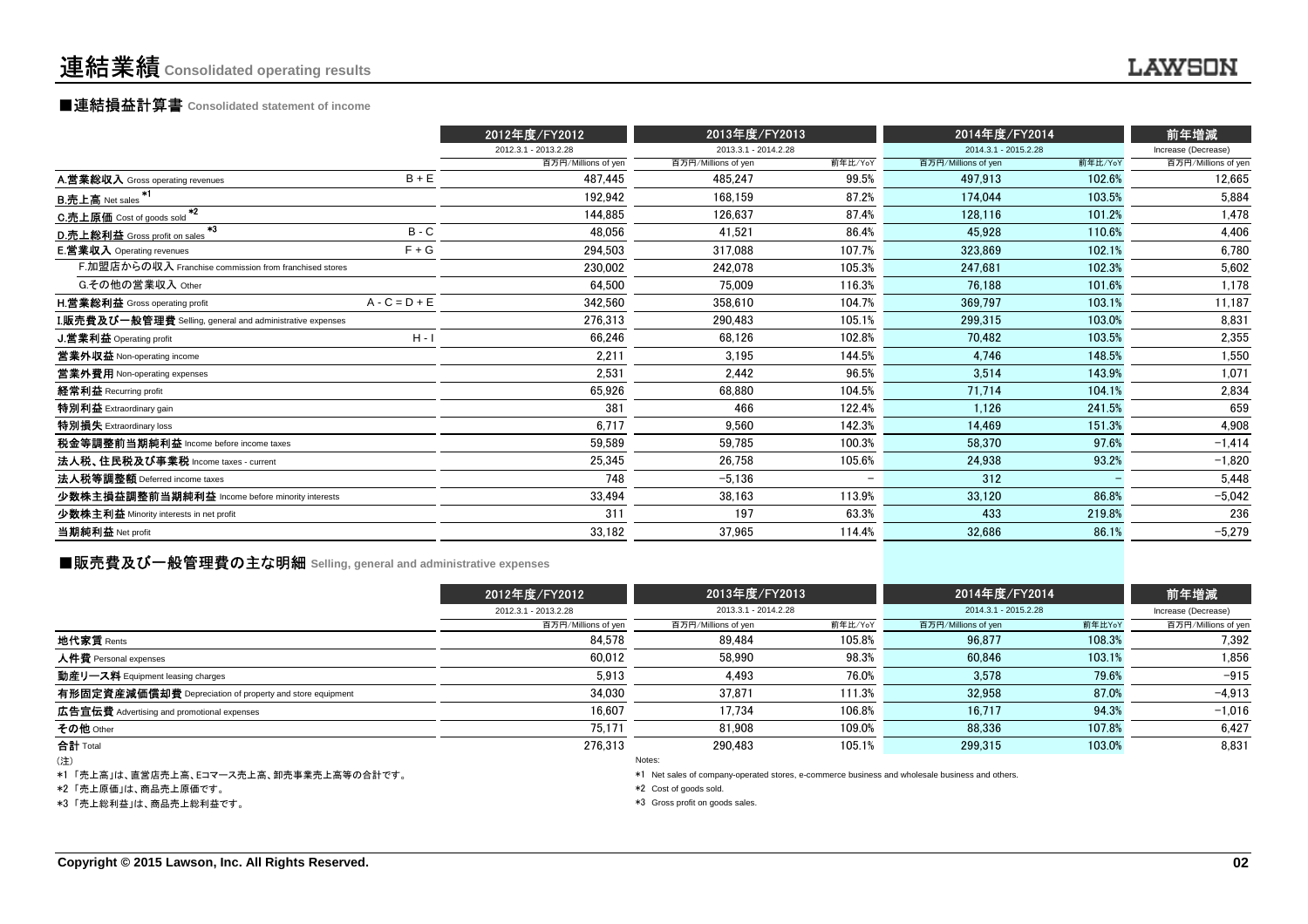| 2012.3.1 - 2013.2.28<br>百万円/Millions of yen<br>756<br>140 | 2013.3.1 - 2014.2.28<br>百万円/Millions of yen        | 2014.3.1 - 2015.2.28                                                     | Increase (Decrease)                                              |                                                              |
|-----------------------------------------------------------|----------------------------------------------------|--------------------------------------------------------------------------|------------------------------------------------------------------|--------------------------------------------------------------|
|                                                           |                                                    |                                                                          |                                                                  |                                                              |
|                                                           |                                                    | 百万円/Millions of yen                                                      | 百万円/Millions of yen                                              |                                                              |
|                                                           | 860                                                | 830                                                                      | $-29$                                                            |                                                              |
|                                                           | 272                                                | 1,585                                                                    | 1,313                                                            |                                                              |
| 265                                                       | 142                                                | 618                                                                      | 475                                                              |                                                              |
| 161                                                       | 794                                                | 365                                                                      | $-428$                                                           |                                                              |
| 394                                                       | 393                                                | 365                                                                      | $-28$                                                            |                                                              |
| 492                                                       | 732                                                | 981                                                                      | 249                                                              |                                                              |
| 2,211                                                     | 3,195                                              | 4,746                                                                    | 1,550                                                            |                                                              |
| 1,231                                                     | 1,294                                              | 1,520                                                                    | 225                                                              |                                                              |
| 534                                                       | 570                                                | 1,168                                                                    | 597                                                              |                                                              |
| 765                                                       | 577                                                | 825                                                                      | 248                                                              |                                                              |
| 2,531                                                     | 2,442                                              | 3,514                                                                    | 1,071                                                            |                                                              |
| 2012年度/FY2012                                             | 2013年度/FY2013                                      | 2014年度/FY2014                                                            | 前年増減                                                             |                                                              |
| 2012.3.1 - 2013.2.28                                      | 2013.3.1 - 2014.2.28                               | 2014.3.1 - 2015.2.28                                                     | Increase (Decrease)                                              |                                                              |
| 百万円/Millions of yen                                       | 百万円/Millions of yen                                | 百万円/Millions of yen                                                      | 百万円/Millions of yen                                              |                                                              |
|                                                           |                                                    |                                                                          |                                                                  |                                                              |
| $\overline{\phantom{a}}$                                  |                                                    |                                                                          |                                                                  |                                                              |
|                                                           | $\overline{\phantom{0}}$                           |                                                                          |                                                                  |                                                              |
|                                                           |                                                    |                                                                          |                                                                  |                                                              |
|                                                           | 466                                                | 1,126                                                                    |                                                                  |                                                              |
| 1.641                                                     |                                                    |                                                                          |                                                                  |                                                              |
| $\overline{a}$                                            | $\overline{a}$                                     | 1,128                                                                    | 1,128                                                            |                                                              |
| 2,929                                                     | 5,744                                              | 8,263                                                                    | 2,519                                                            |                                                              |
|                                                           |                                                    | 1,519                                                                    | 1,519                                                            |                                                              |
| 2.146                                                     | 1,168                                              | 590                                                                      | $-577$                                                           |                                                              |
| 6.717                                                     | 9.560                                              | 14,469                                                                   | 4.908                                                            |                                                              |
|                                                           |                                                    |                                                                          |                                                                  | 2015年度計画                                                     |
| 2012.3.1 - 2013.2.28                                      | 2013.3.1 - 2014.2.28                               | 2014.3.1 - 2015.2.28                                                     | Increase (Decrease)                                              | Forecasts / 2015.3.1 - 2016.2.29                             |
| 百万円/Millions of yen                                       | 百万円/Millions of yen                                | 百万円/Millions of yen                                                      | 百万円/Millions of yen                                              | 百万円/Millions of yer                                          |
|                                                           |                                                    |                                                                          |                                                                  | 53,500                                                       |
| 8.768                                                     |                                                    |                                                                          | $-1,238$                                                         | 10,000                                                       |
| 5.907                                                     |                                                    |                                                                          |                                                                  | 13,000                                                       |
| 3,237                                                     | 2,066                                              | 2,752                                                                    | 685                                                              | 1,000                                                        |
| 51.046                                                    | 46,735                                             | 65,823                                                                   | 19,087                                                           | 77,500                                                       |
| 1,549                                                     | 5,188                                              | 42,610                                                                   | 37,421                                                           | 2,500                                                        |
| 24,764                                                    | 32,107                                             | 32,817                                                                   | 710                                                              | 35,000                                                       |
| 77.360                                                    | 84.031                                             | 141,251                                                                  | 57.219                                                           | 115,000                                                      |
| 34.030                                                    | 37.871                                             | 32.976                                                                   | $-4.895$                                                         | 41.500                                                       |
| 9,856                                                     | 10,016                                             | 8,849                                                                    | $-1,167$                                                         | 9,400                                                        |
| 43.886                                                    | 47.888                                             | 41.825                                                                   | $-6.062$                                                         | 50.900                                                       |
|                                                           | 145<br>153<br>82<br>381<br>2012年度/FY2012<br>33,132 | 403<br>62<br>2,648<br>2013年度/FY2013<br>32,229<br>7,077<br>5,361<br>Note: | 369<br>756<br>2,966<br>2014年度/FY2014<br>49.014<br>5,839<br>8,217 | -34<br>756<br>$-62$<br>659<br>318<br>前年増減<br>16,784<br>2,856 |

\* 2014年度のリース債務の返済による支出は20,531百万円です。

\* The amount of repayments of lease obligations (consolidated) is 20,531 millions of yen in FY2014.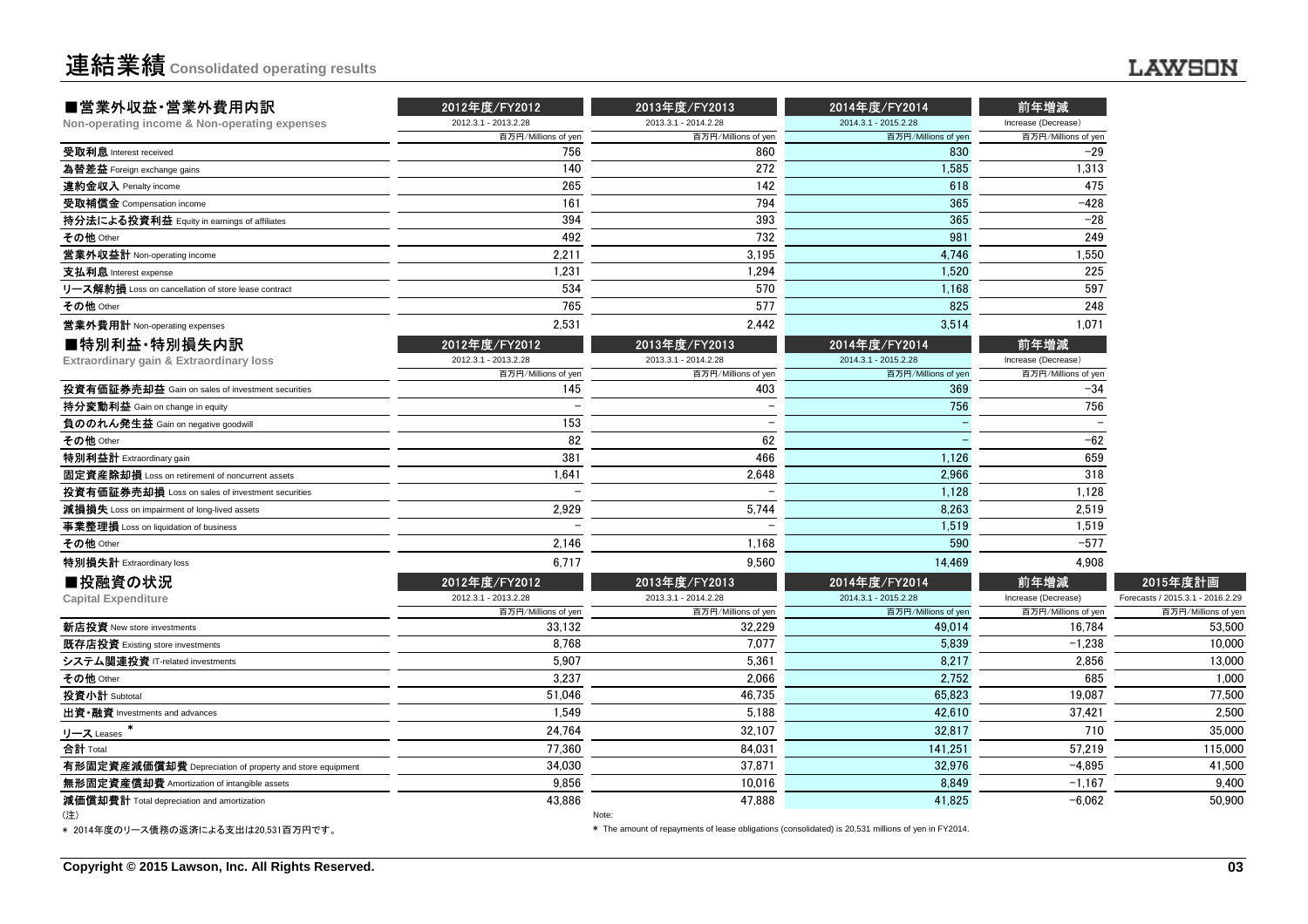### ■連結貸借対照表 **Consolidated balance sheet**

|                                                                            | 2012年度<br>(2013年2月28日現在) | 2013年度<br>(2014年2月28日現在) | 2014年度<br>(2015年2月28日現在) | 2013年度末からの増減                       |
|----------------------------------------------------------------------------|--------------------------|--------------------------|--------------------------|------------------------------------|
|                                                                            | FY2012 (As of 2013.2.28) | FY2013 (As of 2014.2.28) | FY2014 (As of 2015.2.28) | Increase (Decrease) from 2014.2.28 |
| [資産の部 Assets]                                                              | 百万円/Millions of yen      | 百万円/Millions of yen      | 百万円/Millions of yen      | 百万円/Millions of yen                |
| 流動資産 Current assets                                                        | 180.296                  | 195.784                  | 223.642                  | 27,858                             |
| 現金及び預金 Cash and deposits                                                   | 84,770                   | 76,763                   | 76,758                   | $-4$                               |
| 加盟店貸勘定 Accounts receivable - due from franchised stores                    | 25.374                   | 32.186                   | 37.052                   | 4,865                              |
| 商品 Merchandise inventories                                                 | 8.963                    | 9.596                    | 17.044                   | 7.447                              |
| 前払費用 Prepaid expenses                                                      | 8,793                    | 10,716                   | 12,235                   | 1,518                              |
| 未収入金 Accounts receivable - other                                           | 46.008                   | 54,193                   | 58.666                   | 4,473                              |
| 繰延税金資産 Deferred tax assets                                                 | 4.656                    | 4.481                    | 5.299                    | 818                                |
| その他 Other                                                                  | 3.011                    | 10.240                   | 19.164                   | 8,924                              |
| 貸倒引当金 Allowance for doubtful accounts                                      | $-1.281$                 | $-2.393$                 | $-2.578$                 | $-185$                             |
| 固定資産 Non-current assets                                                    | 399,513                  | 425,208                  | 540.971                  | 115,762                            |
| 有形固定資産 Property, plant and equipment                                       | 209,138                  | 233,436                  | 274.436                  | 40.999                             |
| ・建物及び構築物 Buildings and structures                                          | 118,372                  | 128,835                  | 153,375                  | 24,540                             |
| ・車両運搬具及び工具器具備品 Vehicles, tools, furniture and fixtures                     | 14.761                   | 12.083                   | 14.825                   | 2.741                              |
| ・リース資産 Lease assets                                                        | 65.799                   | 80.767                   | 91.661                   | 10.894                             |
| •その他 Other                                                                 | 10,205                   | 11,751                   | 14,574                   | 2,823                              |
| 無形固定資産 Intangible assets                                                   | 34,089                   | 28,480                   | 79,530                   | 51,049                             |
| ・ソフトウェア Software                                                           | 23,914                   | 18,262                   | 18,800                   | 537                                |
| ・のれん Goodwill                                                              | 9,683                    | 9,719                    | 48.189                   | 38,469                             |
| •その他 Other                                                                 | 491                      | 497                      | 12.540                   | 12.042                             |
| 投資その他の資産 Investments and other assets                                      | 156,285                  | 163,291                  | 187.004                  | 23,712                             |
| ・長期貸付金 Long-term loans receivable                                          | 34,580                   | 33,727                   | 37.232                   | 3,505                              |
| •差入保証金 Lease deposits                                                      | 86.109                   | 86.150                   | 93.205                   | 7.055                              |
| ・繰延税金資産 Deferred tax assets                                                | 16,215                   | 21,627                   | 26.251                   | 4,624                              |
| •その他 Other                                                                 | 20,596                   | 22,751                   | 31.435                   | 8,683                              |
| •貸倒引当金 Allowance for doubtful accounts                                     | $-1,217$                 | $-965$                   | $-1,121$                 | $-155$                             |
| 資産合計 Total Assets                                                          | 579,809                  | 620,992                  | 764.614                  | 143,621                            |
| 有形固定資産の減価償却累計額<br>Accumulated depreciation of property and store equipment | 207.651                  | 236,268                  | 283.656                  | 47.388                             |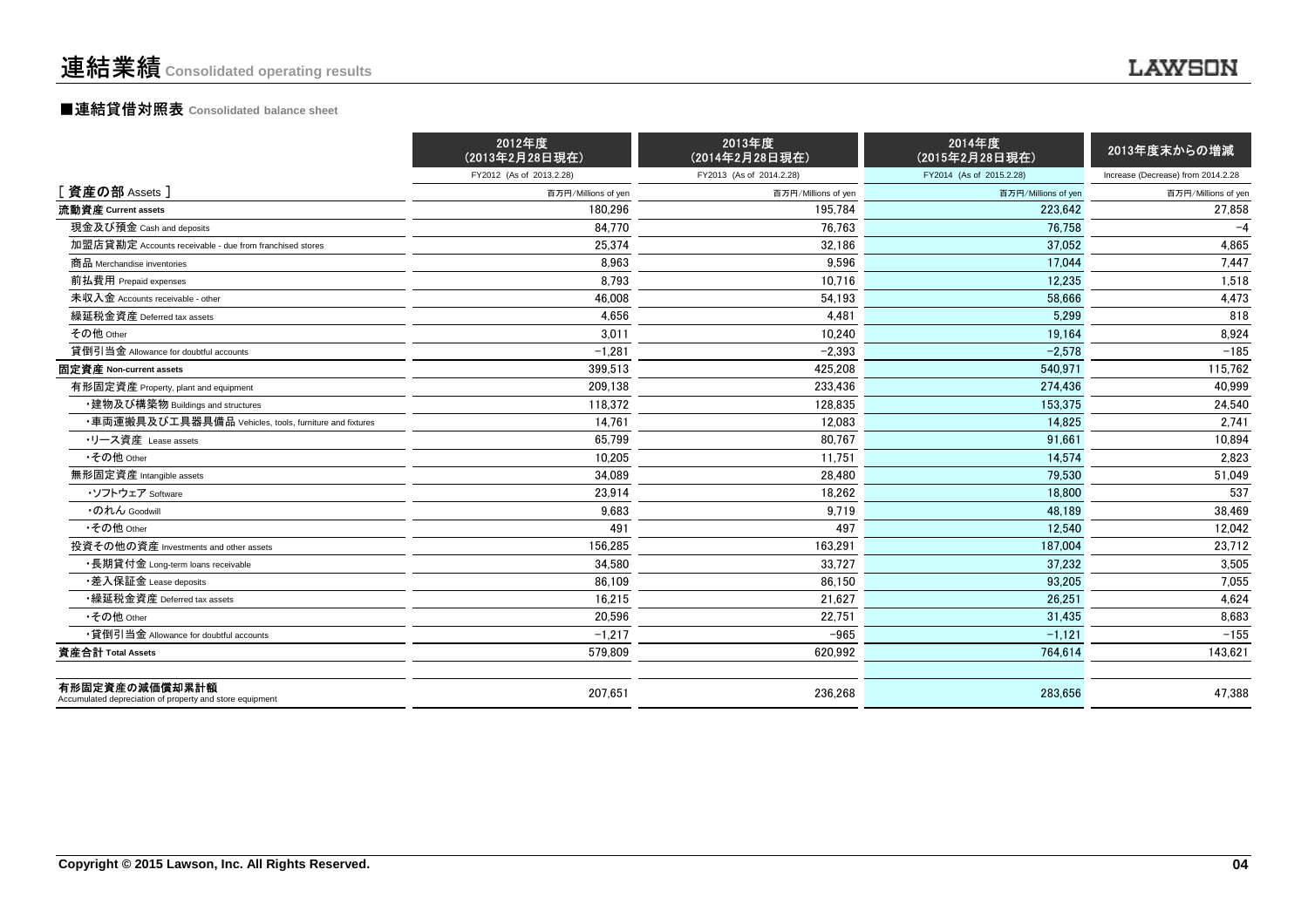### ■連結貸借対照表 **Consolidated balance sheet**

|                                                                                             | 2012年度<br>(2013年2月28日現在) | 2013年度<br>(2014年2月28日現在) | 2014年度<br>(2015年2月28日現在) | 2013年度末からの増減                       |
|---------------------------------------------------------------------------------------------|--------------------------|--------------------------|--------------------------|------------------------------------|
|                                                                                             | FY2012 (As of 2013.2.28) | FY2013 (As of 2014.2.28) | FY2014 (As of 2015.2.28) | Increase (Decrease) from 2014.2.28 |
| [負債の部 Liabilities]                                                                          | 百万円/Millions of yen      | 百万円/Millions of yen      | 百万円/Millions of yen      | 百万円/Millions of yen                |
| 流動負債 Current liabilities                                                                    | 239.794                  | 246.706                  | 301.069                  | 54,362                             |
| 買掛金 Accounts payable - trade                                                                | 87,187                   | 89,171                   | 103,458                  | 14,287                             |
| 加盟店借勘定 Accounts payable - due to franchised stores                                          | 1,403                    | 1,405                    | 1.507                    | 102                                |
| 短期借入金 Short-term loans payable                                                              | 1,431                    | 680                      | 1.740                    | 1,060                              |
| リース債務 Lease obligations                                                                     | 14,489                   | 16,585                   | 19,948                   | 3,362                              |
| 未払金 Accounts payable - other                                                                | 26,105                   | 29,344                   | 43,518                   | 14,174                             |
| 未払法人税等 Income taxes payable                                                                 | 14,474                   | 14,330                   | 13,301                   | $-1,028$                           |
| 預り金 Deposits payable                                                                        | 87,529                   | 87,585                   | 103,634                  | 16,048                             |
| 賞与引当金 Provision for bonuses                                                                 | 2,544                    | 2,372                    | 2.976                    | 604                                |
| その他 Other                                                                                   | 4,628                    | 5,232                    | 10,983                   | 5,750                              |
| 固定負債 Non-current liabilities                                                                | 109,833                  | 123,788                  | 199,746                  | 75,958                             |
| 長期借入金 Long-term loans payable                                                               | 148                      |                          | 58.425                   | 58.425                             |
| 長期リース債務 Long-term lease obligations                                                         | 47,207                   | 61,666                   | 76,174                   | 14,507                             |
| 退職給付引当金 Liability for employees' retirement benefits                                        | 9,898                    | 11,082                   |                          | $-11,082$                          |
| 退職給付に係る負債 Net defined benefit liability                                                     |                          |                          | 12,958                   | 12,958                             |
| 役員退職慰労引当金<br>Allowance for retirement benefits to executive officers and corporate auditors | 332                      | 408                      | 367                      | $-41$                              |
| 長期預り保証金 Long-term guarantee deposits                                                        | 34,804                   | 32,252                   | 29,992                   | $-2,260$                           |
| 資産除去債務 Asset retirement obligations                                                         | 16,682                   | 17,874                   | 21,530                   | 3,655                              |
| その他 Other                                                                                   | 758                      | 502                      | 297                      | $-204$                             |
| 負債合計 Total liabilities                                                                      | 349.627                  | 370.494                  | 500.816                  | 130,321                            |
| 热資産の部 Net assets                                                                            |                          |                          |                          |                                    |
| 株主資本 Shareholders' equity                                                                   | 225,785                  | 242,832                  | 252,107                  | 9,274                              |
| 資本金 Common stock                                                                            | 58,506                   | 58,506                   | 58.506                   |                                    |
| 資本剰余金 Additional paid-in capital                                                            | 47,718                   | 47,741                   | 47,696                   | $-44$                              |
| 利益剰余金 Retained earnings                                                                     | 121,154                  | 138,141                  | 147,177                  | 9,035                              |
| 自己株式 Treasury stock                                                                         | $-1,593$                 | $-1,556$                 | $-1,272$                 | 284                                |
| その他の包括利益累計額 Accumulated other comprehensive income                                          | 690                      | 2.456                    | 4.014                    | 1.557                              |
| その他有価証券評価差額金<br>Net unrealized gain (loss) on available-for-sale securities                 | 78                       | $-93$                    | $-393$                   | $-299$                             |
| 土地再評価差額金 Revaluation reserve for land                                                       | $-567$                   | $-567$                   | $-566$                   |                                    |
| 為替換算調整勘定 Foreign currency translation adjustments                                           | 1,179                    | 3,118                    | 5,492                    | 2,374                              |
| 退職給付に係る調整累計額 Remeasurements of defined benefit plans                                        |                          |                          | $-518$                   | $-518$                             |
| 新株予約権 Subscription rights to shares                                                         | 427                      | 557                      | 223                      | $-334$                             |
| 少数株主持分 Minority interests                                                                   | 3.279                    | 4.650                    | 7.452                    | 2,801                              |
| 純資産合計 Net assets                                                                            | 230.181                  | 250.497                  | 263.797                  | 13,299                             |
| 負債純資産合計 Liabilities and net assets                                                          | 579.809                  | 620,992                  | 764,614                  | 143,621                            |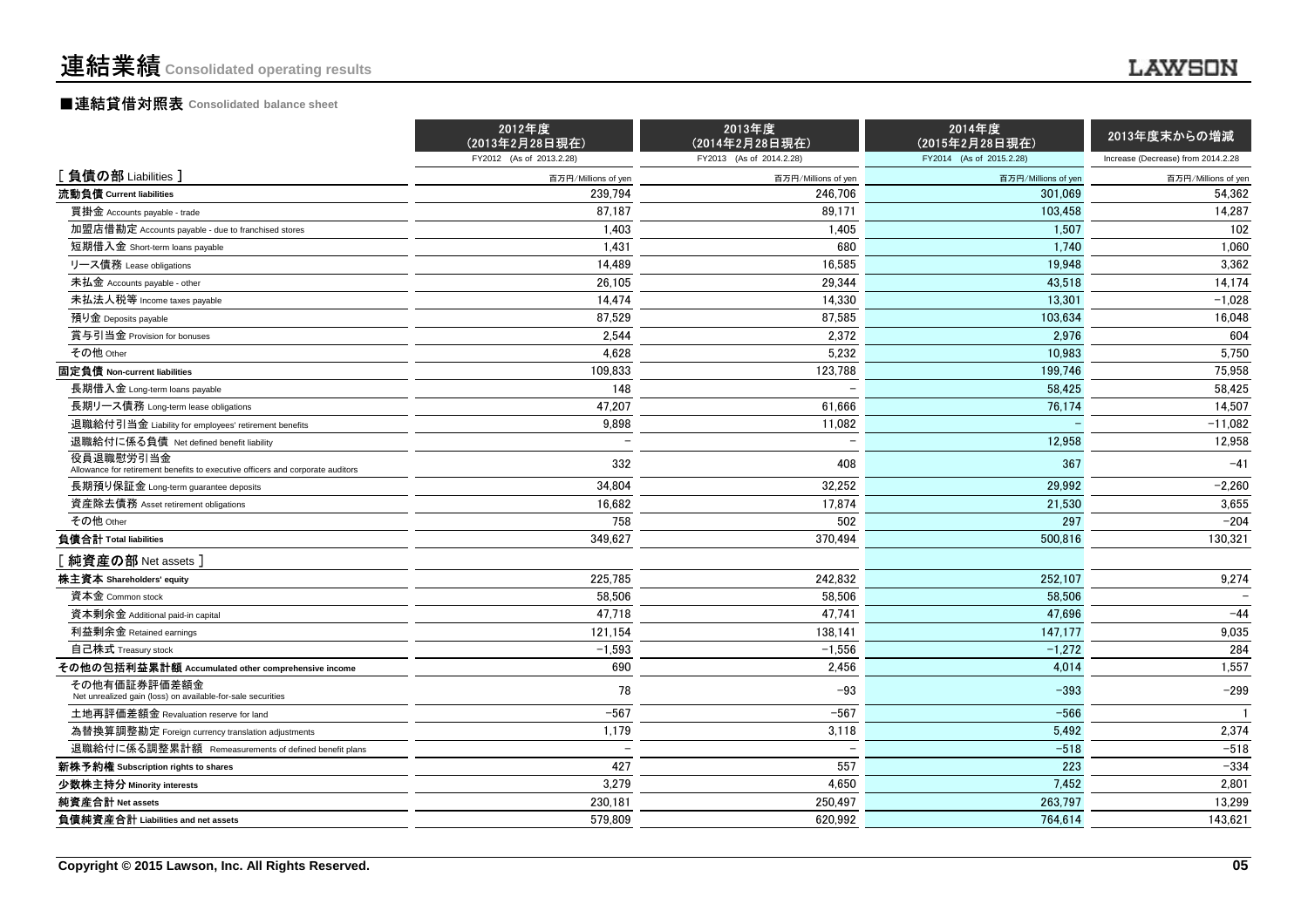## **■連結キャッシュ・フロー計算書** Consolidated statement of cash flows<br>■

|                                                                                                                   | 2012年度/FY2012            | 2013年度/FY2013        | 2014年度/FY2014        | 前年増減                |
|-------------------------------------------------------------------------------------------------------------------|--------------------------|----------------------|----------------------|---------------------|
| I.営業活動によるキャッシュ・フロー                                                                                                | 2012.3.1 - 2013.2.28     | 2013.3.1 - 2014.2.28 | 2014.3.1 - 2015.2.28 | Increase (Decrease) |
| I. Net cash provided by (used in) operating activities                                                            | 百万円/Millions of yen      | 百万円/Millions of yen  | 百万円/Millions of yer  | 百万円/Millions of yen |
| 税金等調整前当期純利益 Income before income taxes                                                                            | 59.589                   | 59.785               | 58.370               | $-1,414$            |
| 減価償却費 Depreciation and amortization                                                                               | 43.886                   | 47.888               | 41.825               | $-6.062$            |
| 減損損失 Impairment loss                                                                                              | 2,929                    | 5,744                | 8,263                | 2,519               |
| 売上債権の増減額(マイナスは増加)<br>Decrease (increase) in notes and accounts receivable                                         | $-5.781$                 | $-6,648$             | $-4.584$             | 2.064               |
| 仕入債務の増減額(マイナスは減少)<br>Increase (decrease) in notes and accounts payable                                            | $-1,203$                 | 65                   | 8,278                | 8,212               |
| 未払金の増減額(マイナスは減少) Increase (decrease) in accounts payable - other                                                  | 8,592                    | 2,907                | 12.288               | 9,381               |
| 預り金の増減額(マイナスは減少) Increase (decrease) in deposits payable                                                          | 12,524                   | 50                   | 15.609               | 15,559              |
| 法人税等の支払額 Income taxes paid                                                                                        | $-26,224$                | $-26,956$            | $-26,176$            | 779                 |
| その他 Other - net                                                                                                   | $-9,121$                 | $-1,334$             | $-3.309$             | $-1,974$            |
| 営業活動によるキャッシュ・フロー Net cash provided by (used in) operating activities                                              | 85.188                   | 81,503               | 110.567              | 29.064              |
| Ⅱ.投資活動によるキャッシュ・フロー<br>II. Net cash provided by (used in) investing activities                                     |                          |                      |                      |                     |
| 定期預金の預入による支出 Payments into time deposits                                                                          | $-23,900$                | $-22,000$            | $-11,204$            | 10,796              |
| 定期預金の払戻による収入 Proceeds from withdrawal of time deposits                                                            | 22,300                   | 26,000               | 19,204               | $-6,796$            |
| 関係会社株式の取得による支出 Increase in advances to associated company                                                         | $-1.327$                 | $-4,051$             | $-3.335$             | 716                 |
| 連結の範囲の変更を伴う子会社株式の取得による支出<br>Purchase of investments in subsidiaries resulting in change in scope of consolidation |                          |                      | $-41.381$            | $-41,381$           |
| 有形固定資産の取得による支出 Purchase of property, plant and equipment                                                          | $-37,263$                | $-34,857$            | $-41.052$            | $-6.195$            |
| 無形固定資産の取得による支出 Purchase of intangible assets                                                                      | $-5,658$                 | $-5,499$             | $-7,901$             | $-2,402$            |
| 長期前払費用の取得による支出 Purchase of long-term prepaid expenses                                                             | $-2,705$                 | $-2,373$             | $-3,806$             | $-1,432$            |
| その他 Other - net                                                                                                   | $-5.641$                 | $-5,142$             | $-10.956$            | $-5,814$            |
| 投資活動によるキャッシュ・フロー Net cash provided by (used in) investing activities                                              | $-54,196$                | $-47,924$            | $-100,433$           | $-52,509$           |
| Ⅲ.財務活動によるキャッシュ・フロー<br>III. Net cash provided by (used in) financing activities                                    |                          |                      |                      |                     |
| 短期借入金の純増減額 Net increase (decrease) in short-term loans payable                                                    | 1,431                    | $-1.061$             | 1.060                | 2,121               |
| 長期借入金の返済による支出 Repayment of long-term loans payable                                                                | $-500$                   | $-185$               | $-21.590$            | $-21.405$           |
| 長期借入れによる収入 Proceeds from long-term loans payable                                                                  |                          |                      | 59,000               | 59,000              |
| リース債務の返済による支出 Repayments of lease obligations                                                                     | $-13,769$                | $-17,477$            | $-20.531$            | $-3,053$            |
| 配当金の支払額 Cash dividends paid                                                                                       | $-19,278$                | $-20,978$            | $-22.979$            | $-2.000$            |
| 少数株主からの払込みによる収入<br>Proceeds from stock issuance to minority shareholders                                          | $\overline{\phantom{a}}$ |                      | 2,000                | 2,000               |
| その他 Other - net                                                                                                   | 136                      | 53                   | $-248$               | $-301$              |
| 財務活動によるキャッシュ・フロー Net cash provided by (used in) financing activities                                              | $-31.979$                | $-39.650$            | $-3.289$             | 36.360              |
| IV.現金及び現金同等物の期末残高<br>IV Cash and cash equivalents at end of period                                                | 72.766                   | 68.759               | 76.754               | 7.995               |
|                                                                                                                   |                          |                      |                      |                     |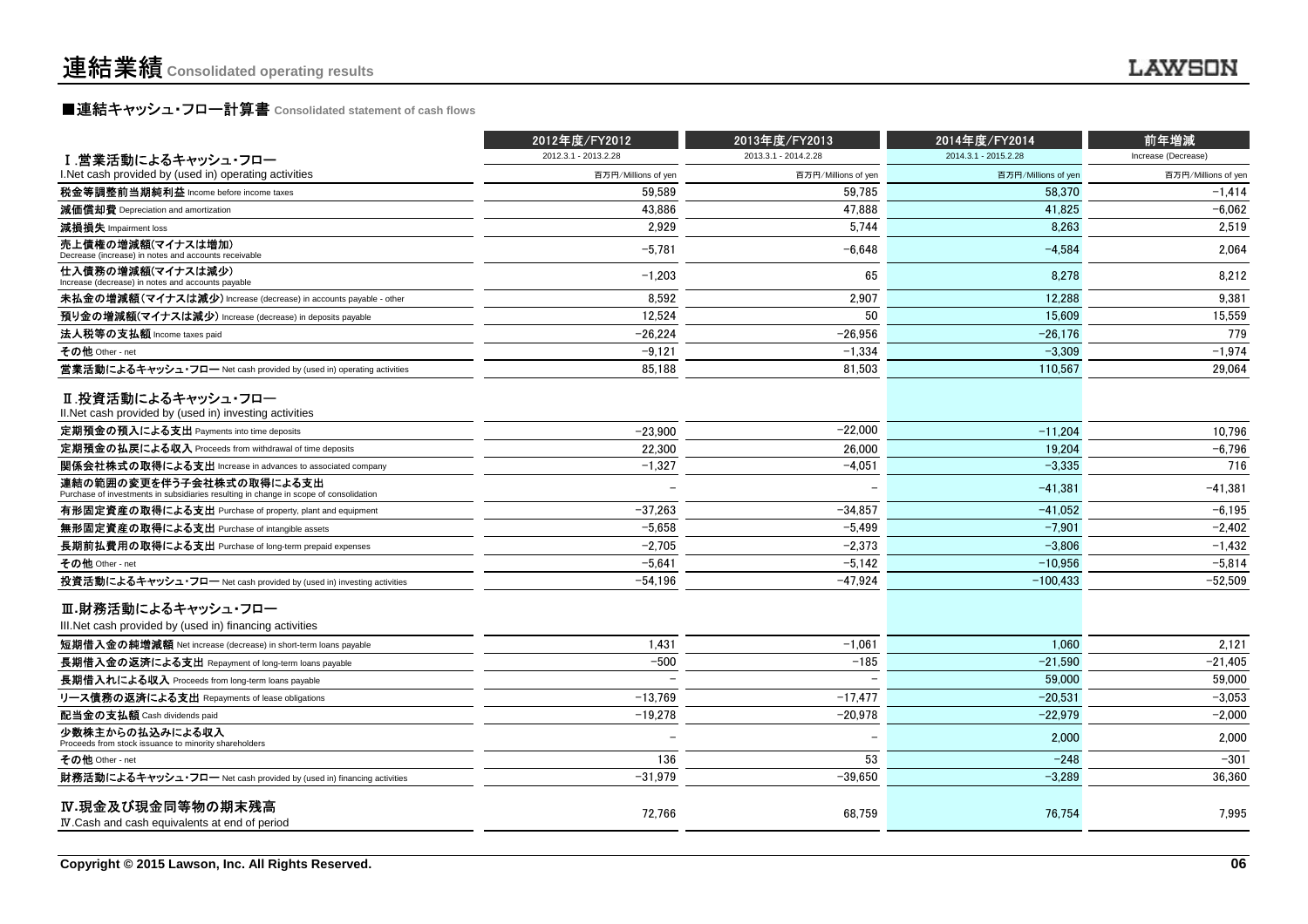### ■関係会社の状況 **Subsidiaries and equity method affiliates**

| 1.連結子会社                                                     | (株)ローソンマート <sup>*2</sup> |                                                                                                                                      |                     |                                       | 上海華聯羅森有限公司                                                                                                               |                     |                                                                                             | 重慶羅森便利店有限公司            |                     |  |
|-------------------------------------------------------------|--------------------------|--------------------------------------------------------------------------------------------------------------------------------------|---------------------|---------------------------------------|--------------------------------------------------------------------------------------------------------------------------|---------------------|---------------------------------------------------------------------------------------------|------------------------|---------------------|--|
| 1. Consolidated subsidiaries                                |                          | Lawson Mart, Inc.                                                                                                                    |                     |                                       | Shanghai Hualian Lawson, Inc.                                                                                            |                     |                                                                                             | Chongqing Lawson, Inc. |                     |  |
| 設立日 Date of establishment                                   |                          | 2013年11月 2013.11                                                                                                                     |                     |                                       | 1996年2月 1996.2                                                                                                           |                     | 2010年4月 2010.4                                                                              |                        |                     |  |
| 決算月 Fiscal year end                                         |                          | 2月 February                                                                                                                          |                     |                                       | 12月 December                                                                                                             |                     |                                                                                             | 12月 December           |                     |  |
| $*1$<br>グループ出資比率 Share of group companies                   |                          | 100.0%                                                                                                                               |                     |                                       | 94.0%                                                                                                                    |                     |                                                                                             | 100.0%                 |                     |  |
| 事業内容 Business activities                                    |                          | 「ローソンマート」「ローソンストア100」の店舗運営<br>及び指導並びに商品関連事業<br>Store operation and merchandising function of<br>"LAWSON MART" and "LAWSON STORE100". |                     |                                       | 中国上海市及びその周辺におけるコンビニエンスストア事業<br>Lawson's chain-store development and operation in Shanghai and<br>surrounding area, China |                     | 中国重慶市におけるコンビニエンスストア事業<br>Lawson's chain-store development and operation in Chongqing, China |                        |                     |  |
| 他出資者 Other shareholders                                     |                          |                                                                                                                                      |                     | - 百聯集団有限公司 BAILIAN (GROUP) CO., LTD.  |                                                                                                                          | 6.0%                |                                                                                             |                        |                     |  |
|                                                             | 2013.2                   | 2014.2                                                                                                                               | 2015.2              | 2012.12                               | 2013.12                                                                                                                  | 2014.12             | 2012.12                                                                                     | 2013.12                | 2014.12             |  |
|                                                             |                          |                                                                                                                                      | 百万円/Millions of yen |                                       |                                                                                                                          | 百万円/Millions of yen |                                                                                             |                        | 百万円/Millions of yen |  |
| チェーン全店売上高 Total net sales                                   | $\overline{\phantom{0}}$ | 6,024                                                                                                                                | 74,034              | 1,159                                 | 1,169                                                                                                                    | 1,282               | 958                                                                                         | 1,770                  | 3,208               |  |
| 営業総収入 Total operating revenues                              | $\overline{\phantom{0}}$ | 6.667                                                                                                                                | 78.232              | 903                                   | 1.289                                                                                                                    | 1.359               | 976                                                                                         | 1.843                  | 3,473               |  |
| 営業利益 Operating profit                                       | $\overline{\phantom{0}}$ | 99                                                                                                                                   | 1,763               | $-574$                                | $-404$                                                                                                                   | $-645$              | $-671$                                                                                      | $-840$                 | $-903$              |  |
| 経常利益 Recurring profit                                       | $\overline{\phantom{0}}$ | 98                                                                                                                                   | 1,774               | $-691$                                | $-476$                                                                                                                   | $-583$              | $-663$                                                                                      | $-823$                 | $-882$              |  |
| 当期純利益 Net profit                                            |                          | 51                                                                                                                                   | 984                 | $-2,034$                              | $-1,568$                                                                                                                 | $-924$              | $-775$                                                                                      | $-832$                 | $-1,046$            |  |
|                                                             |                          | 大連羅森便利店有限公司                                                                                                                          |                     |                                       | Saha Lawson, Co., Ltd.                                                                                                   |                     |                                                                                             |                        |                     |  |
|                                                             |                          | Dalian Lawson, Inc.                                                                                                                  |                     |                                       |                                                                                                                          |                     |                                                                                             |                        |                     |  |
| 設立日 Date of establishment                                   | 2011年9月 2011.9           |                                                                                                                                      |                     |                                       | 2012年11月 2012.11                                                                                                         |                     |                                                                                             |                        |                     |  |
| 決算月 Fiscal year end                                         |                          | 12月 December                                                                                                                         |                     |                                       | 12月 December                                                                                                             |                     |                                                                                             |                        |                     |  |
| *1<br>グループ出資比率 Share of group companies                     |                          | 98.3%                                                                                                                                |                     |                                       | 49.0%                                                                                                                    |                     |                                                                                             |                        |                     |  |
| 事業内容 Business activities                                    |                          | 中国大連市におけるコンビニエンスストア事業<br>Lawson's chain-store development and operation in Dailian, China                                            |                     |                                       | タイにおけるコンビニエンスストア事業<br>Operating stores "LAWSON 108" and "108SHOP" in Thailand                                            |                     |                                                                                             |                        |                     |  |
| 他出資者 Other shareholders                                     | 大連亜恵快餐有限公司 ACASYA. INC.  |                                                                                                                                      |                     | 1.7% Saha Pathanapibul Plc. Co., Ltd. |                                                                                                                          | 20.0%               |                                                                                             |                        |                     |  |
|                                                             |                          |                                                                                                                                      |                     |                                       | 9.0%<br>- Sahapattana Inter Holding Plc. Co., Ltd.                                                                       |                     |                                                                                             |                        |                     |  |
|                                                             |                          |                                                                                                                                      |                     | - I.C.C. International Plc. Co., Ltd. |                                                                                                                          | 9.0%                |                                                                                             |                        |                     |  |
|                                                             |                          |                                                                                                                                      |                     |                                       | 9.0%<br>- Thai Presidence Food Plc. Co., Ltd.                                                                            |                     |                                                                                             |                        |                     |  |
|                                                             |                          |                                                                                                                                      |                     | - Others                              |                                                                                                                          | 4.0%                |                                                                                             |                        |                     |  |
|                                                             | 2012.12                  | 2013.12                                                                                                                              | 2014.12             | 2012.12                               | 2013.12                                                                                                                  | 2014.12             |                                                                                             |                        |                     |  |
|                                                             |                          |                                                                                                                                      | 百万円/Millions of yen |                                       |                                                                                                                          | 百万円/Millions of yen |                                                                                             |                        |                     |  |
| チェーン全店売上高 Total net sales<br>営業総収入 Total operating revenues | 175<br>175               | 514<br>515                                                                                                                           | 975<br>995          | $-$<br>$\overline{\phantom{a}}$       | 5,820<br>5,959                                                                                                           | 7,416<br>7,800      |                                                                                             |                        |                     |  |
| 営業利益 Operating profit                                       | $-163$                   | $-226$                                                                                                                               | $-312$              | $\overline{\phantom{a}}$              | $-338$                                                                                                                   | $-655$              |                                                                                             |                        |                     |  |
| 経常利益 Recurring profit                                       | $-179$                   | $-204$                                                                                                                               | $-315$              | $\overline{\phantom{a}}$              | $-308$                                                                                                                   | $-730$              |                                                                                             |                        |                     |  |
| 当期純利益 Net profit                                            | $-196$                   | $-210$                                                                                                                               | $-338$              | $\overline{\phantom{0}}$              | $-524$                                                                                                                   | $-831$              |                                                                                             |                        |                     |  |
| (注)                                                         |                          |                                                                                                                                      |                     |                                       | Notes:                                                                                                                   |                     |                                                                                             |                        |                     |  |
|                                                             |                          |                                                                                                                                      |                     |                                       |                                                                                                                          |                     |                                                                                             |                        |                     |  |

(注)

\*1 グループ出資比率には、(株)ローソンからの出資のほか、グループ企業からの出資を含みます。

\*2 ローソンマート/ローソンストア100事業全体の営業利益(社内管理ベース)は、2014年度累計で-730百万円となっております。

これは、(株)ローソンマートの営業利益に、(株)ローソンLM/LS100事業本部の社内管理上の営業利益を合算して算出したものです。

\*1 Share of group companies includes investments from group companies besides investments from Lawson, Inc..

together with the operating profit for Lawson, Inc.'s LAWSON MART and LAWSON STORE100 business division.\*2 According to our internal calculation, the combined operating profit of LAWSON MART and LAWSON STORE100 business has made a total of (730) million yen in fiscal year 2014. This total was calculated by adding the operating profit figure of Lawson Mart, Inc.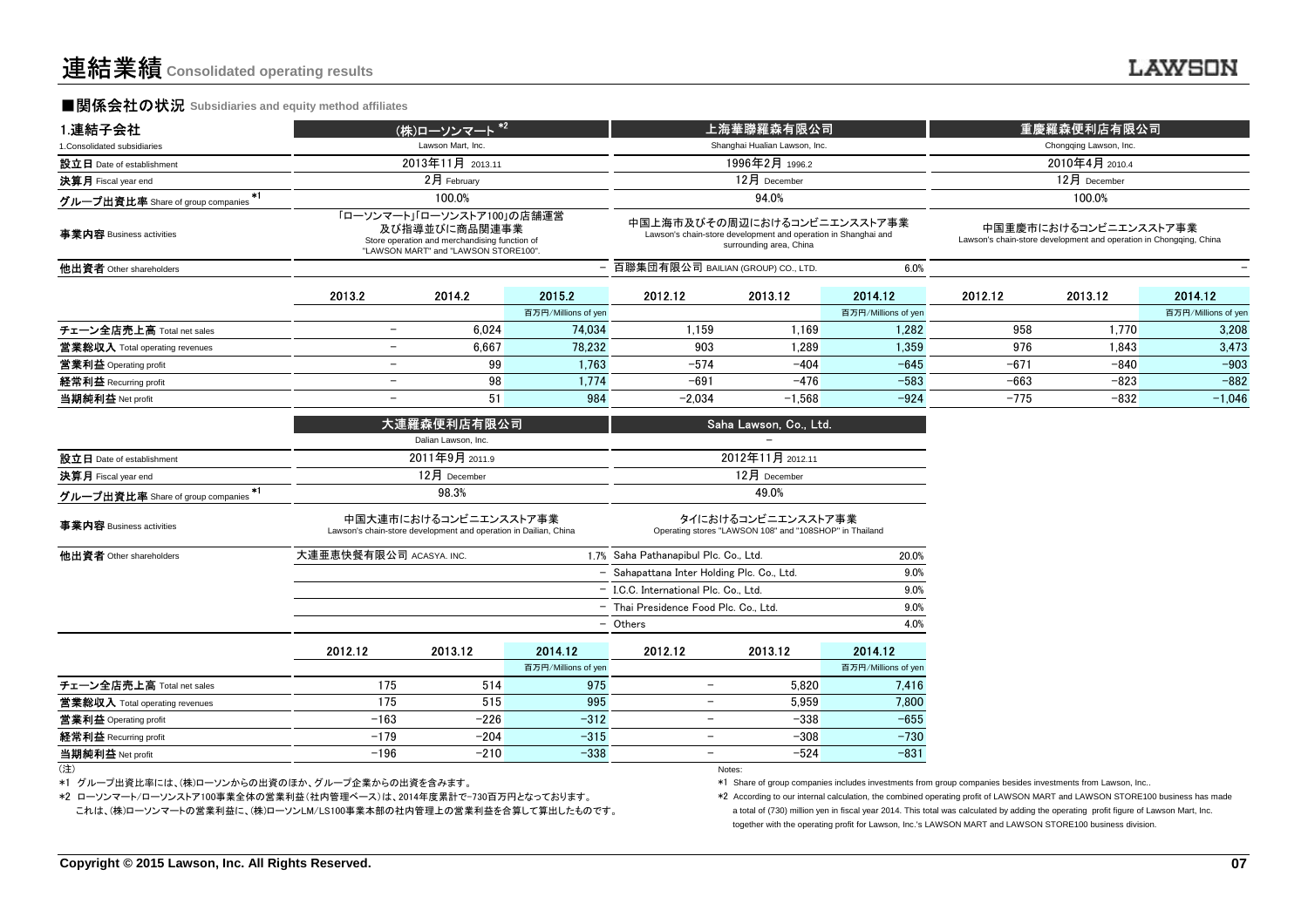|                                   |                                                                                                                      | (株)成城石井 $*$ <sup>2</sup> |                     |                                                                                                            | (株)ローソンHMVエンタテイメント             |                     | ユナイテッド・ <u>シネマ(株) *3</u>                                         |                          |                     |  |
|-----------------------------------|----------------------------------------------------------------------------------------------------------------------|--------------------------|---------------------|------------------------------------------------------------------------------------------------------------|--------------------------------|---------------------|------------------------------------------------------------------|--------------------------|---------------------|--|
|                                   |                                                                                                                      | SEIJO ISHII CO., LTD.    |                     |                                                                                                            | Lawson HMV Entertainment. Inc. |                     |                                                                  | United Cinemas Co., Ltd. |                     |  |
| 設立日 Date of establishment         |                                                                                                                      | 1927年2月 1927.2           |                     |                                                                                                            | 1992年7月 1992.7                 |                     |                                                                  | 1999年10月 1999.10         |                     |  |
| 決算月 Fiscal year end               |                                                                                                                      | $12月$ December           |                     |                                                                                                            | $2$ 月 Februarv                 |                     | $3月$ March                                                       |                          |                     |  |
| グループ出資比率 Share of group companies |                                                                                                                      | 100.0%                   |                     |                                                                                                            | 100.0%                         |                     |                                                                  | 100.0%                   |                     |  |
| 事業内容 Business activities          | 食品総合小売業、輸入、卸売、食品製造及び飲食店の事業<br>Food retailing, import, wholesale, food manufacture and restaurant operations business |                          |                     | チケット販売・情報提供サービス業、音楽・映像ソフトの販売<br>Ticket sales, e-commerce, advertising sales and other marketing activities |                                |                     | 映画館の運営及び関連事業<br>Operation of movie theaters and related business |                          |                     |  |
| 他出資者 Other shareholders           |                                                                                                                      |                          |                     |                                                                                                            |                                |                     |                                                                  |                          |                     |  |
|                                   | 2012.12                                                                                                              | 2013.12                  | 2014.12             | 2013.2                                                                                                     | 2014.2                         | 2015.2              | 2012.12                                                          | 2013.12                  | 2014.12             |  |
|                                   |                                                                                                                      |                          | 百万円/Millions of yen |                                                                                                            |                                | 百万円/Millions of yen |                                                                  |                          | 百万円/Millions of yen |  |
| 営業総収入 Total operating revenues    | -                                                                                                                    |                          | 17.880              | 45.481                                                                                                     | 45.313                         | 46.018              |                                                                  |                          | 5.773               |  |
| 営業利益 Operating profit             |                                                                                                                      |                          | 1.547               | 2.445                                                                                                      | 2.818                          | 3.093               |                                                                  |                          | 155                 |  |
| 経常利益 Recurring profit             | -                                                                                                                    |                          | 1.465<br>-          | 2.436                                                                                                      | 2.805                          | 3.094               |                                                                  |                          | 159                 |  |
| 当期純利益 Net profit                  | $\overline{\phantom{0}}$                                                                                             |                          | 1.086<br>-          | 2.450                                                                                                      | 2.450                          | 2.918               |                                                                  |                          | $-112$              |  |
|                                   |                                                                                                                      |                          |                     |                                                                                                            |                                |                     |                                                                  |                          |                     |  |

|                                                        | (株)ローソン・エイティエム・ネッ <u>トワークス</u>                                            |       | (株)ベストプラクティス                                                            | (株)スマートキッチン *4                  |
|--------------------------------------------------------|---------------------------------------------------------------------------|-------|-------------------------------------------------------------------------|---------------------------------|
|                                                        | Lawson ATM Networks, Inc.                                                 |       | BestPractice, Inc.                                                      | Smart Kitchen, Inc.             |
| 設立日 Date of establishment                              | 2001年5月 2001.5                                                            |       | 2004年3月 2004.3                                                          | 2012年6月 2012.6                  |
| <b>決算月</b> Fiscal year end                             | $2$ 月 February                                                            |       | $2月$ February                                                           | $2月$ February                   |
| <u>グループ出資比率</u> Share of group companies <sup>*1</sup> | 76.5%<br>現金自動預入払出機の運営<br>Operation of ATMs<br>銀行(40行) Bank (40 companies) |       | 100.0%                                                                  | $\overline{\phantom{0}}$        |
| 事業内容 Business activities                               |                                                                           |       | 店舗の経営の実態調査・分析業務<br>On-site inspections and analysis of store management | 食品・食材のEC事業<br>Foods EC business |
| 他出資者 Other shareholders                                |                                                                           | 23.2% |                                                                         |                                 |
|                                                        | セコム株式会社 SECOM Co., ltd.                                                   | 0.1%  |                                                                         |                                 |
|                                                        | 沖電気工業株式会社 Oki Electric Industry Co., ltd.                                 | 0.1%  | -                                                                       |                                 |
|                                                        | 日本通運株式会社 NIPPON EXPRESS Co., ltd.                                         | 0.1%  |                                                                         |                                 |

|                                | 2013.2 | 2014.2 | 2015.2              | 2013.2 | 2014.2 | 2015.2              | 2013.2 | 2014.2   | 2015.2              |
|--------------------------------|--------|--------|---------------------|--------|--------|---------------------|--------|----------|---------------------|
|                                |        |        | 百万円/Millions of yen |        |        | 百万円/Millions of yen |        |          | 百万円/Millions of yen |
| 営業総収入 Total operating revenues | 23.975 | 24.188 | 23.566              | 1.061  | 1.079  | 1.113               | 26     | 726      | 309                 |
| 営業利益 Operating profit          | 4.753  | 6.089  | 5.935               | 144    | 180    | 149                 | $-271$ | $-1.489$ | $-318$              |
| 経常利益 Recurring profit          | 4.587  | 5.954  | 5,828               | 145    | 180    | 149                 | $-271$ | $-1.499$ | $-319$              |
| 当期純利益 Net profit               | 2.712  | 3.689  | 3.605               | 76     | 98     |                     | $-271$ | $-1.519$ | 1,061               |
|                                |        |        | 台数/Unit             |        |        |                     |        |          |                     |

数 Number of ATMs installed  $\frac{9,672}{10,118}$   $\frac{10,767}{1000}$ 

ATM設置台数 Number of ATMs installed (注)Notes:

\*1 グループ出資比率には、(株)ローソンからの出資のほか、グループ企業からの出資を含みます。

\*2 当社は、2014年10月31日に(株)成城石井の株式を取得し、同社を連結子会社化いたしました。

 なお、上表中の2014年12月度の数値は、連結損益計算書に取り込んだ3ヶ月(2014年10月~12月)の実績値となります。また、同社の設立日については、創業時点を記載しております。

\*3 当社グループは、2014年8月28日にユナイテッド・シネマ(株)の親会社株式を取得した事に伴い、同社を連結子会社化いたしました。 なお、上表中の2014年12月度の数値は、連結損益計算書に取り込んだ4ヶ月(2014年9月~12月)の実績値となります。

\*4 当社の100%出資連結子会社であった(株)スマートキッチンは2014年7月1日に吸収分割を行い、当社が当該事業を承継いたしました。なお、2015年1月28日に同社は清算いたしました。

\*1 Share of group companies includes investments from group companies besides investments from Lawson, Inc..

\*2 Lawson group has consolidated with SEIJO ISHII CO., LTD. as its consolidated subsidiary since it acquired shares of SEIJO ISHII CO., LTD. on October 31, 2014. In addition, the above numbers of December, 2014 are results of three months (from October, 2014 to December, 2014)shown in consolidated statement of income. Futhermore, for SEIJO ISHII CO., LTD., it states the date of establishment.

 \*3 Lawson group has consolidated with United Cinemas Co., Ltd. as its consolidated subsidiary since it acquired parent company shares of United Cinemas Co., Ltd. on August 28, 2014. In addition, the above numbers of December, 2014 are results of four months (from September, 2014 to December, 2014) shown in consolidated statement of income.

 \*4 Smart Kitchen, Inc., which conducted an absorbtion-type company split, became wholly owned subsidiary of Lawson, Inc., and Lawson has succeeded its business since July 1, 2014. Futhermore, Smart Kitchen, Inc. was liquidated on January 28th 2015.

#### **Copyright © 2015 Lawson, Inc. All Rights Reserved.**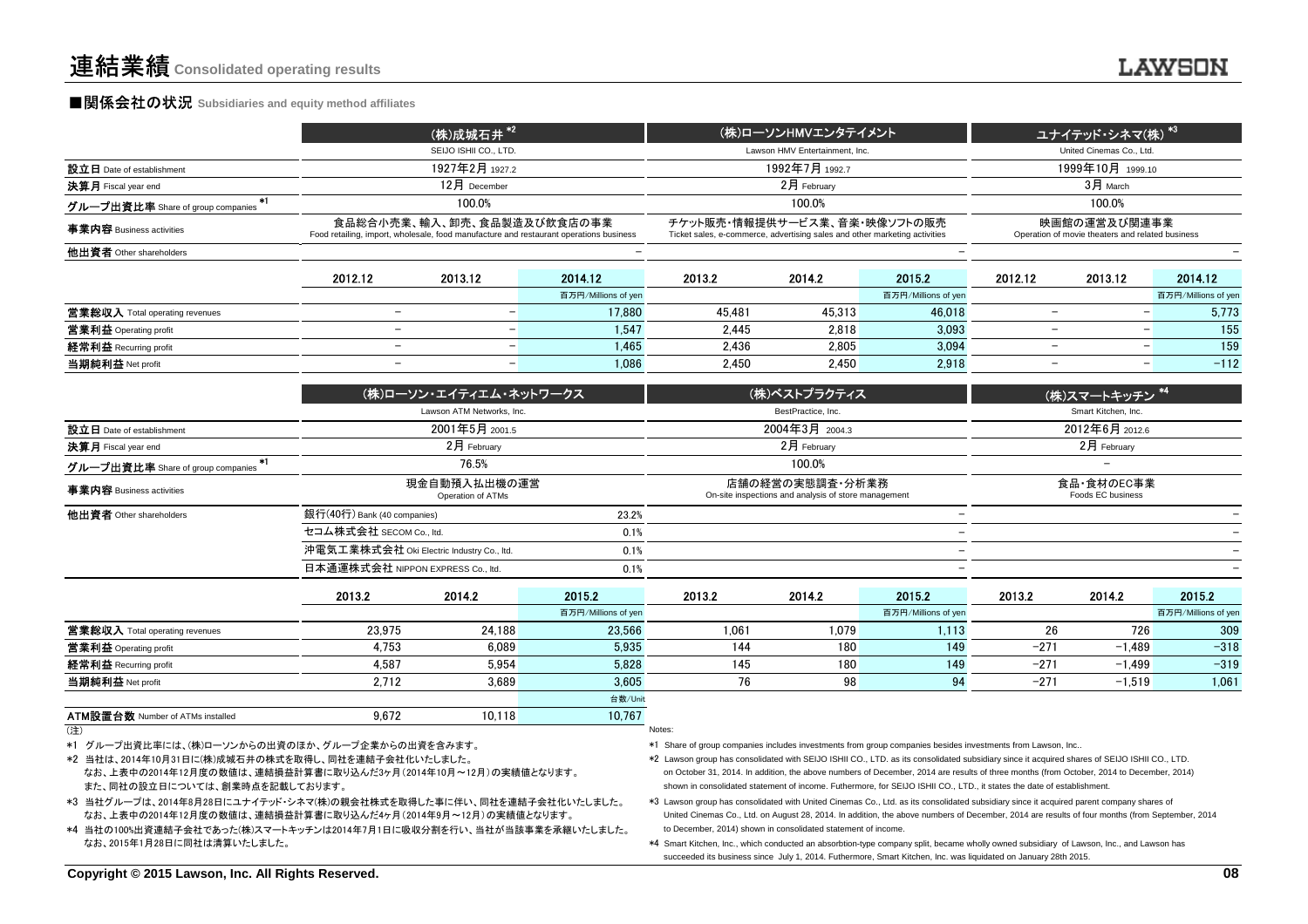### ■関係会社の状況 **Subsidiaries and equity method affiliates**

|                                           |                                                                             | (株)SCI         |                     |  |  |  |  |
|-------------------------------------------|-----------------------------------------------------------------------------|----------------|---------------------|--|--|--|--|
|                                           |                                                                             | SCI, Inc.      |                     |  |  |  |  |
| 設立日 Date of establishment                 |                                                                             | 2012年7月 2012.7 |                     |  |  |  |  |
| 決算月 Fiscal year end                       | $2月$ February                                                               |                |                     |  |  |  |  |
| $*1$<br>グループ出資比率 Share of group companies |                                                                             | 100.0%         |                     |  |  |  |  |
| 事業内容 Business activities                  | SCM機能子会社<br>Serving supply chain management of convenience store businesses |                |                     |  |  |  |  |
| 他出資者 Other shareholders                   |                                                                             |                |                     |  |  |  |  |
|                                           | 2013.2                                                                      | 2014.2         | 2015.2              |  |  |  |  |
|                                           |                                                                             |                | 百万円/Millions of yen |  |  |  |  |
| 取扱高 Gross sales                           | 33.842                                                                      | 74.460         | 87.638              |  |  |  |  |
| 営業利益 Operating profit                     | 325                                                                         | 509            | 1.128               |  |  |  |  |
| 経常利益 Recurring profit                     | 325                                                                         | 509            | 1,128               |  |  |  |  |
| 当期純利益 Net profit                          | 196                                                                         | 300            | 686                 |  |  |  |  |

| 2.持分法適用関連会社                                                                |                          | (株)ローソン沖縄                                                                        |                     |                                              | (株)ローソン南九州                                                                          |                                                                                                                                              |         | PT MIDI UTAMA INDONESIA Tbk                                                               | $\ast$              |
|----------------------------------------------------------------------------|--------------------------|----------------------------------------------------------------------------------|---------------------|----------------------------------------------|-------------------------------------------------------------------------------------|----------------------------------------------------------------------------------------------------------------------------------------------|---------|-------------------------------------------------------------------------------------------|---------------------|
| 2. Equity method affiliates                                                |                          | Lawson Okinawa, Inc.                                                             |                     |                                              | Lawson Minamikyushu, Inc.                                                           |                                                                                                                                              |         |                                                                                           |                     |
| 設立日 Date of establishment                                                  |                          | 2009年10月 2009.10                                                                 |                     |                                              | 2013年5月 2013.5                                                                      |                                                                                                                                              |         | 2007年6月 2007.6                                                                            |                     |
| 決算月 Fiscal year end                                                        |                          | $2$ 月 February                                                                   |                     |                                              | $2月$ February                                                                       |                                                                                                                                              |         | $12月$ December                                                                            |                     |
| グループ出資比率 Share of group companies                                          |                          | 49.0%                                                                            |                     |                                              | 49.0%                                                                               |                                                                                                                                              |         |                                                                                           |                     |
| 事業内容 Business activities                                                   |                          | 沖縄県におけるコンビニエンスストア事業<br>Lawson's chain-store development and operation in Okinawa |                     |                                              | 鹿児島県におけるコンビニエンスストア事業<br>Lawson's chain-store development and operation in Kagoshima |                                                                                                                                              |         | インドネシアにおける小型スーパーマーケット事業<br>Business activities general trading in minimarket in Indonesia |                     |
| 他出資者 Other shareholders                                                    | 株式会社サンエー SAN-A CO., LTD. |                                                                                  |                     | 51.0% 南国殖産株式会社 Nangoku Corporation Co., Ltd. |                                                                                     | 51.0%                                                                                                                                        |         |                                                                                           |                     |
|                                                                            |                          |                                                                                  |                     |                                              |                                                                                     |                                                                                                                                              |         |                                                                                           |                     |
|                                                                            |                          |                                                                                  |                     |                                              |                                                                                     |                                                                                                                                              |         |                                                                                           |                     |
|                                                                            | 2013.2                   | 2014.2                                                                           | 2015.2              | 2013.2                                       | 2014.2                                                                              | 2015.2                                                                                                                                       | 2012.12 | 2013.12                                                                                   | 2014.12             |
|                                                                            |                          |                                                                                  | 百万円/Millions of yen |                                              |                                                                                     | 百万円/Millions of yen                                                                                                                          |         |                                                                                           | 百万円/Millions of yen |
| 営業総収入 Total operating revenues                                             | 3.954                    | 4.199                                                                            | 4.674               | $\overline{\phantom{0}}$                     |                                                                                     | 3.594                                                                                                                                        | 34.849  | 42.886                                                                                    | 58.773              |
| 営業利益 Operating profit                                                      | 923                      | 1,051                                                                            | 1,182               | $\overline{\phantom{0}}$                     |                                                                                     | $-421$                                                                                                                                       | 937     | 1,265                                                                                     | 2,606               |
| 経常利益 Recurring profit                                                      | 939                      | 1.058                                                                            | 1.194               | $\equiv$                                     |                                                                                     | $-441$                                                                                                                                       | 386     | 656                                                                                       | 1.714               |
| 当期純利益 Net profit                                                           | 798                      | 792                                                                              | 738                 |                                              |                                                                                     | $-472$                                                                                                                                       | 479     | 566                                                                                       | 1.366               |
| (注)                                                                        |                          |                                                                                  |                     | Notes:                                       |                                                                                     |                                                                                                                                              |         |                                                                                           |                     |
| *1 グループ出資比率には、(株)ローソンからの出資のほか、グループ企業からの出資を含みます。                            |                          |                                                                                  |                     |                                              |                                                                                     | *1 Share of group companies includes investments from group companies besides investments from Lawson, Inc                                   |         |                                                                                           |                     |
| *2 当社グループは、当社グループが30%出資していた持分法適用関連会社であるPT MIDI UTAMA INDONESIA Tbkの、       |                          |                                                                                  |                     |                                              |                                                                                     | *2 Lawson group has sold all shares of PT MIDI UTAMA INDONESIA Tbk, which is an equity method affiliate subsidiary that hold 30%             |         |                                                                                           |                     |
| 所有全株式を2014年12月5日に売却しました。なお、同社の親会社であるPT Sumber Alfaria Trijaya Tbkの株式2.24%を |                          |                                                                                  |                     |                                              |                                                                                     | investment invested by Lawson Group, on December 5, 2014. Futhermore, Lawson group has bought 2.24% shares of PT Sumber Alfaria Trijaya Tbk. |         |                                                                                           |                     |

<sup>(</sup>注)examples: the contract of the contract of the contract of the contract of the contract of the contract of the contract of the contract of the contract of the contract of the contract of the contract of the contract of the

\*2 当社グループは、当社グループが30%出資していた持分法適用関連会社であるPT MIDI UTAMA INDONESIA Tbkの、 所有全株式を2014年12月5日に売却しました。 なお、同社の親会社であるPT Sumber Alfaria Trijaya Tbkの株式2.24%を取得しましたが、連結対象からは外れております。

 However, PT Sumber Alfaria Trijaya Tbk is not a consolidated subsidiary. investment invested by Lawson Group, on December 5, 2014. Futhermore, Lawson group has bought 2.24% shares of PT Sumber Alfaria Trijaya Tbk.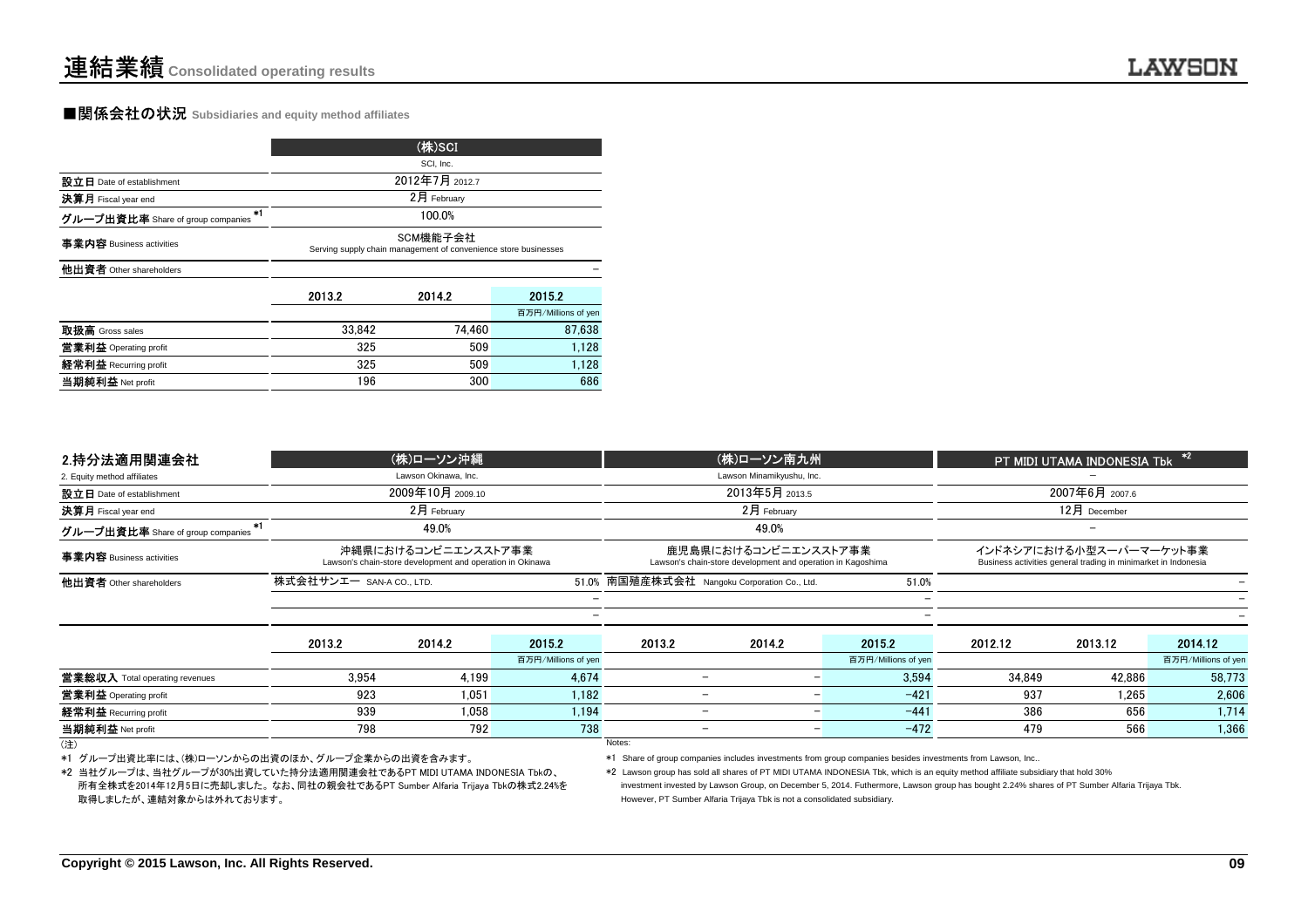### **■主な業績と予想** Results and forecasts for major financial indicators<br>
————————————————————

| 通期計画/Full year<br>2015.3.1 - 2016.2.29<br>前年比/YoY<br>金額/Amount<br>102,5%<br>1,981,000<br>$\qquad \qquad -$<br>334.000<br>105.6%                                                                                                                                                                                                                                                                                                                                                                                                                                                                                                                    |
|----------------------------------------------------------------------------------------------------------------------------------------------------------------------------------------------------------------------------------------------------------------------------------------------------------------------------------------------------------------------------------------------------------------------------------------------------------------------------------------------------------------------------------------------------------------------------------------------------------------------------------------------------|
|                                                                                                                                                                                                                                                                                                                                                                                                                                                                                                                                                                                                                                                    |
|                                                                                                                                                                                                                                                                                                                                                                                                                                                                                                                                                                                                                                                    |
|                                                                                                                                                                                                                                                                                                                                                                                                                                                                                                                                                                                                                                                    |
|                                                                                                                                                                                                                                                                                                                                                                                                                                                                                                                                                                                                                                                    |
|                                                                                                                                                                                                                                                                                                                                                                                                                                                                                                                                                                                                                                                    |
|                                                                                                                                                                                                                                                                                                                                                                                                                                                                                                                                                                                                                                                    |
| $\overline{a}$                                                                                                                                                                                                                                                                                                                                                                                                                                                                                                                                                                                                                                     |
| $\overline{\phantom{a}}$                                                                                                                                                                                                                                                                                                                                                                                                                                                                                                                                                                                                                           |
| $\overline{\phantom{a}}$                                                                                                                                                                                                                                                                                                                                                                                                                                                                                                                                                                                                                           |
| $\overline{\phantom{0}}$                                                                                                                                                                                                                                                                                                                                                                                                                                                                                                                                                                                                                           |
| 58.500<br>96.0%                                                                                                                                                                                                                                                                                                                                                                                                                                                                                                                                                                                                                                    |
| $\overline{\phantom{a}}$                                                                                                                                                                                                                                                                                                                                                                                                                                                                                                                                                                                                                           |
| 92,5%<br>57.000                                                                                                                                                                                                                                                                                                                                                                                                                                                                                                                                                                                                                                    |
| 110,7%<br>29.000                                                                                                                                                                                                                                                                                                                                                                                                                                                                                                                                                                                                                                   |
| 290.00                                                                                                                                                                                                                                                                                                                                                                                                                                                                                                                                                                                                                                             |
| $\overline{\phantom{a}}$                                                                                                                                                                                                                                                                                                                                                                                                                                                                                                                                                                                                                           |
| $\overline{\phantom{0}}$                                                                                                                                                                                                                                                                                                                                                                                                                                                                                                                                                                                                                           |
| $\overline{\phantom{0}}$                                                                                                                                                                                                                                                                                                                                                                                                                                                                                                                                                                                                                           |
| $\overline{\phantom{a}}$                                                                                                                                                                                                                                                                                                                                                                                                                                                                                                                                                                                                                           |
| $\overline{\phantom{0}}$                                                                                                                                                                                                                                                                                                                                                                                                                                                                                                                                                                                                                           |
| $\overline{\phantom{0}}$                                                                                                                                                                                                                                                                                                                                                                                                                                                                                                                                                                                                                           |
| $\overline{\phantom{0}}$                                                                                                                                                                                                                                                                                                                                                                                                                                                                                                                                                                                                                           |
| $\overline{\phantom{0}}$                                                                                                                                                                                                                                                                                                                                                                                                                                                                                                                                                                                                                           |
| *1 The gross operating revenue is a sum of total sales of company-operated stores and commissions from franchised stores.<br>*2 Forecasted full-year net profit per share is calculated based on the number of outstanding shares as of February 28, 2015.<br>*4 For the depreciation method for property, store and equipment (except lease assets), Lawson, Inc. adopts straight-line<br>method instead of declining-balance method from this fiscal year. Based on this change, operating profit, recurring profit<br>are increased by 9,404 million yen respectively in the period from March 1, 2014 to February 28, 2015 compared to results |
|                                                                                                                                                                                                                                                                                                                                                                                                                                                                                                                                                                                                                                                    |

(注)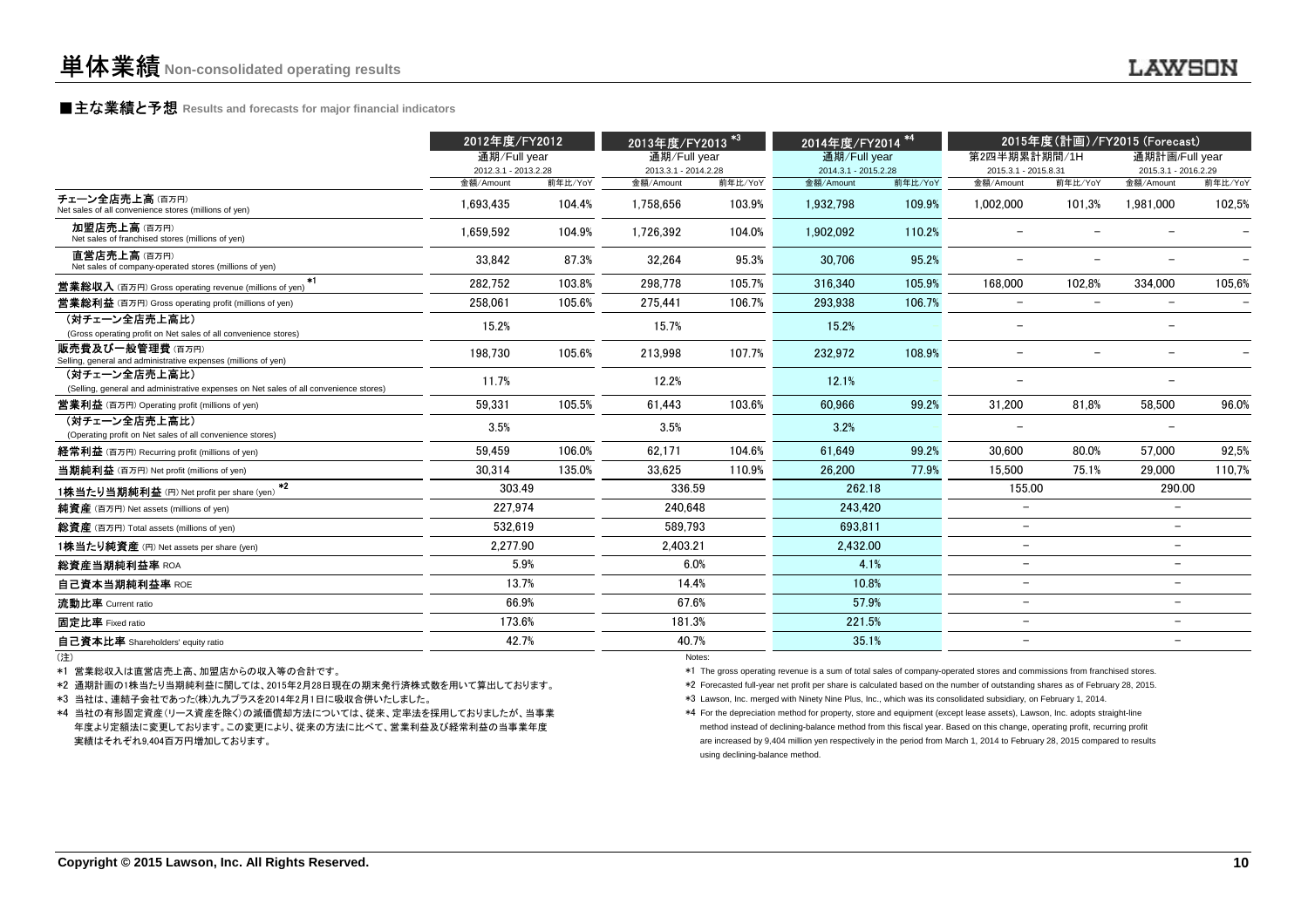## ■損益計算書 **Non-consolidated statement of income**

|                                                           |                 | 2012年度/FY2012        | 2013年度/FY2013        |                          | 2014年度/FY2014        |         | 前年増減                |
|-----------------------------------------------------------|-----------------|----------------------|----------------------|--------------------------|----------------------|---------|---------------------|
|                                                           |                 | 2012.3.1 - 2013.2.28 | 2013.3.1 - 2014.2.28 |                          | 2014.3.1 - 2015.2.28 |         | Increase (Decrease) |
|                                                           |                 | 百万円/Millions of yen  | 百万円/Millions of yen  | 前年比/YoY                  | 百万円/Millions of yen  | 前年比/YoY | 百万円/Millions of yen |
| A.営業総収入 Gross operating revenues                          | $B + E$         | 282,752              | 298,778              | 105.7%                   | 316,340              | 105.9%  | 17,561              |
| B.売上高 Net sales <sup>*1</sup>                             |                 | 34.665               | 32,755               | 94.5%                    | 31,498               | 96.2%   | $-1.256$            |
| $*2$<br>C.売上原価 Cost of goods sold                         |                 | 24,691               | 23,336               | 94.5%                    | 22.401               | 96.0%   | $-935$              |
| *3<br>D.売上総利益 Gross profit on sales                       | $B - C$         | 9,974                | 9,418                | 94.4%                    | 9.096                | 96.6%   | $-321$              |
| <b>E.営業収入</b> Operating revenues                          | $F + G$         | 248,087              | 266,023              | 107.2%                   | 284,841              | 107.1%  | 18,818              |
| F.加盟店からの収入 Franchise commission from franchised stores    |                 | 221.442              | 234.454              | 105.9%                   | 253.241              | 108.0%  | 18.786              |
| G.その他の営業収入 Other                                          |                 | 26,645               | 31,568               | 118.5%                   | 31,600               | 100.1%  | 31                  |
| H.営業総利益 Gross operating profit                            | $A - C = D + E$ | 258,061              | 275,441              | 106.7%                   | 293,938              | 106.7%  | 18,496              |
| I.販売費及び一般管理費 Selling, general and administrative expenses |                 | 198,730              | 213,998              | 107.7%                   | 232,972              | 108.9%  | 18,973              |
| <b>J.営業利益 Operating profit</b>                            | $H - I$         | 59,331               | 61,443               | 103.6%                   | 60,966               | 99.2%   | $-477$              |
| 営業外収益 Non-operating income                                |                 | 2,101                | 2,714                | 129.2%                   | 4,132                | 152.2%  | 1,418               |
| 営業外費用 Non-operating expenses                              |                 | 1,973                | 1,986                | 100.7%                   | 3,449                | 173.6%  | 1,462               |
| 経常利益 Recurring profit                                     |                 | 59,459               | 62,171               | 104.6%                   | 61,649               | 99.2%   | $-521$              |
| 特別利益 Extraordinary gain                                   |                 | 323                  | 1,148                | 354.7%                   | 250                  | 21.8%   | $-897$              |
| 特別損失 Extraordinary loss                                   |                 | 6,125                | 11,511               | 187.9%                   | 13,924               | 121.0%  | 2,413               |
| 税引前当期純利益 Income before income taxes                       |                 | 53,658               | 51,807               | 96.6%                    | 47,975               | 92.6%   | $-3,832$            |
| 法人税、住民税及び事業税 Income taxes - current                       |                 | 23,740               | 23,553               | 99.2%                    | 21,840               | 92.7%   | $-1,713$            |
| 法人税等調整額 Deferred income taxes                             |                 | $-396$               | $-5,370$             | $\overline{\phantom{0}}$ | $-65$                |         | 5,305               |
| 当期純利益 Net profit                                          |                 | 30,314               | 33,625               | 110.9%                   | 26,200               | 77.9%   | $-7,424$            |
|                                                           |                 |                      |                      |                          |                      |         |                     |

### **■販売費及び一般管理費の主な明細** Selling, general and administrative expenses

|                                                          | 2012年度/FY2012        | 2013年度/FY2013        |         |                      |         | 前年増減                |
|----------------------------------------------------------|----------------------|----------------------|---------|----------------------|---------|---------------------|
|                                                          | 2012.3.1 - 2013.2.28 | 2013.3.1 - 2014.2.28 |         | 2014.3.1 - 2015.2.28 |         | Increase (Decrease) |
|                                                          | 百万円/Millions of yen  | 百万円/Millions of yen  | 前年比/YoY | 百万円/Millions of yen  | 前年比/YoY | 百万円/Millions of yen |
| 地代家賃 Rents                                               | 75.133               | 80.537               | 107.2%  | 91.598               | 113.7%  | 11,061              |
| 人件費 Personal expenses                                    | 34.931               | 35.851               | 102.6%  | 36.691               | 102.3%  | 839                 |
| 動産リース料 Equipment leasing charges                         | 3,296                | 3.078                | 93.4%   | 3.163                | 102.8%  | 85                  |
| 有形固定資産減価償却費 Depreciation of property and store equipment | 28,836               | 32.744               | 113.6%  | 30.114               | 92.0%   | $-2.630$            |
| 広告宣伝費 Advertising and promotional expenses               | 10.691               | 9.023                | 84.4%   | 8.227                | 91.2%   | $-795$              |
| その他 Other                                                | 45.841               | 52.763               | 115.1%  | 63.176               | 119.7%  | 10,413              |
| 合計 Total                                                 | 198.730              | 213.998              | 107.7%  | 232.972              | 108.9%  | 18,973              |
| (注)                                                      |                      | Notes:               |         |                      |         |                     |

(注)

\*1 「売上高」は、直営店売上高及びEコマース売上高の合計です。

\*2 「売上原価」は、商品売上原価です。

\*3 「売上総利益」は、商品売上総利益です。

Notes:

\*1 Net sales of company-operated stores and e-commerce business.

\*2 Cost of goods sold.

\*3 Gross profit on goods sales.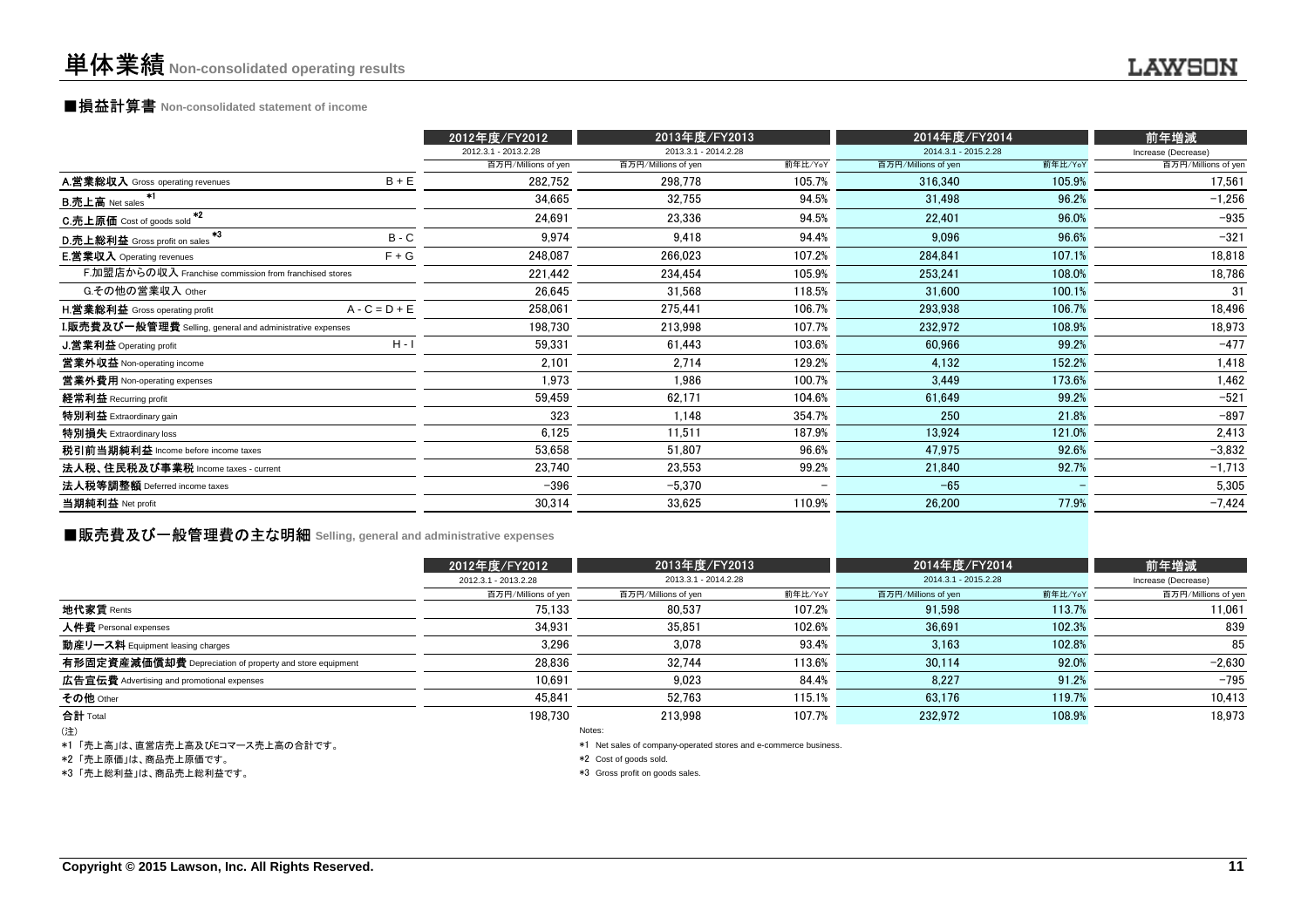| ■営業外収益·営業外費用内訳                                                                           | 2012年度/FY2012        | 2013年度/FY2013        | 2014年度/FY2014        | 前年増減                |
|------------------------------------------------------------------------------------------|----------------------|----------------------|----------------------|---------------------|
| Non-operating income & Non-operating expenses                                            | 2012.3.1 - 2013.2.28 | 2013.3.1 - 2014.2.28 | 2014.3.1 - 2015.2.28 | Increase (Decrease) |
|                                                                                          | 百万円/Millions of yen  | 百万円/Millions of yen  | 百万円/Millions of yen  | 百万円/Millions of yen |
| 受取利息 Interest received                                                                   | 769                  | 793                  | 802                  | 9                   |
| 為替差益 Foreign exchange gains                                                              | 182                  | 276                  | 1.671                | 1.394               |
| 違約金収入 Penalty income                                                                     | 258                  | 142                  | 618                  | 475                 |
| 受取補償金 Compensation income                                                                | 161                  | 594                  | 351                  | $-243$              |
| その他 Other                                                                                | 729                  | 907                  | 689                  | $-218$              |
| 営業外収益計 Non-operating income                                                              | 2.101                | 2,714                | 4,132                | 1,418               |
| 支払利息 Interest expense                                                                    | 907                  | 1.042                | 1.312                | 269                 |
| リース解約損 Loss on cancellation of store lease contract                                      | 523                  | 542                  | 1.163                | 621                 |
| その他 Other                                                                                | 542                  | 401                  | 972                  | 571                 |
| 営業外費用計 Non-operating expenses                                                            | 1.973                | 1.986                | 3.449                | 1,462               |
| ■特別利益·特別損失内訳                                                                             | 2012年度/FY2012        | 2013年度/FY2013        | 2014年度/FY2014        | 前年増減                |
| Extraordinary gain & Extraordinary loss                                                  | 2012.3.1 - 2013.2.28 | 2013.3.1 - 2014.2.28 | 2014.3.1 - 2015.2.28 | Increase (Decrease) |
|                                                                                          | 百万円/Millions of yen  | 百万円/Millions of yen  | 百万円/Millions of yen  | 百万円/Millions of yen |
| 関係会社株式売却益 Gain on sales of subsidiaries and affiliates' stocks                           | 202                  |                      |                      |                     |
| 投資有価証券売却益 Gain on sales of investment securities                                         |                      | 403                  |                      | $-403$              |
| 関係会社出資金売却益<br>Gain on sales of investments in capital of subsidiaries and affiliates     |                      | 586                  |                      | $-586$              |
| その他 Other                                                                                | 120                  | 157                  | 250                  | 92                  |
| 特別利益計 Extraordinary gain                                                                 | 323                  | 1.148                | 250                  | $-897$              |
| 固定資産除却損 Loss on retirement of noncurrent assets                                          | 1.547                | 2.494                | 2.508                | 14                  |
| 減損損失 Loss on impairment of long-lived assets                                             | 2,382                | 5,212                | 5.831                | 619                 |
| 関係会社出資金評価損<br>Loss on valuation of investments in capital of subsidiaries and affiliates | 1.813                | 52                   | 4.384                | 4.332               |
| その他 Other                                                                                | 381                  | 3,752                | 1.200                | $-2,552$            |
| 特別損失計 Extraordinary loss                                                                 | 6.125                | 11.511               | 13.924               | 2.413               |

| ■投融資の状況                                                  | 2012年度/FY2012        | 2013年度/FY2013        | 2014年度/FY2014        | 前年増減                | 2015年度計画                         |
|----------------------------------------------------------|----------------------|----------------------|----------------------|---------------------|----------------------------------|
| Capital expenditure                                      | 2012.3.1 - 2013.2.28 | 2013.3.1 - 2014.2.28 | 2014.3.1 - 2015.2.28 | Increase (Decrease) | Forecasts / 2015.3.1 - 2016.2.29 |
|                                                          | 百万円/Millions of yen  | 百万円/Millions of yen  | 百万円/Millions of yen  | 百万円/Millions of yen | 百万円/Millions of yen              |
| <b>新店投資</b> New store investments                        | 31,880               | 31,143               | 48,025               | 16,882              | 50,500                           |
| 既存店投資 Existing store investments                         | 7,931                | 6,211                | 4,988                | $-1.223$            | 9,000                            |
| システム関連投資 IT-related investments                          | 4.779                | 3.493                | 6.406                | 2.912               | 8,500                            |
| その他 Other                                                | 2,413                | 5,375                | 1,566                | $-3,808$            | 500                              |
| 投資小計 Subtotal                                            | 47.005               | 46,223               | 60.987               | 14,763              | 68,500                           |
| 出資·融資 Investments and advances                           | 5,168                | 8,121                | 59,520               | 51,398              | 7,500                            |
| リース Leases                                               | 22,386               | 30,233               | 31,068               | 834                 | 30,000                           |
| 合計 Total                                                 | 74.560               | 84,579               | 151,576              | 66,996              | 106,000                          |
| 有形固定資産減価償却費 Depreciation of property and store equipment | 28.836               | 32.744               | 30,114               | $-2,630$            | 36,500                           |
| 無形固定資産償却費 Amortization of intangible assets              | 8.445                | 8.728                | 7.144                | $-1.583$            | 5,700                            |
| 減価償却費計 Total depreciation and amortization               | 37,282               | 41,473               | 37,259               | $-4.214$            | 42,200                           |
| (注)                                                      |                      | Note:                |                      |                     |                                  |

\* The amount of repayments of lease obligations is 18,347 millions of yen in FY2014.

\* 2014年度のリース債務の返済による支出は18,347百万円です。

\* The amount of repayments of lease obligations is 18,347 millions of yen in FY2014.

**Copyright © 2015 Lawson, Inc. All Rights Reserved.**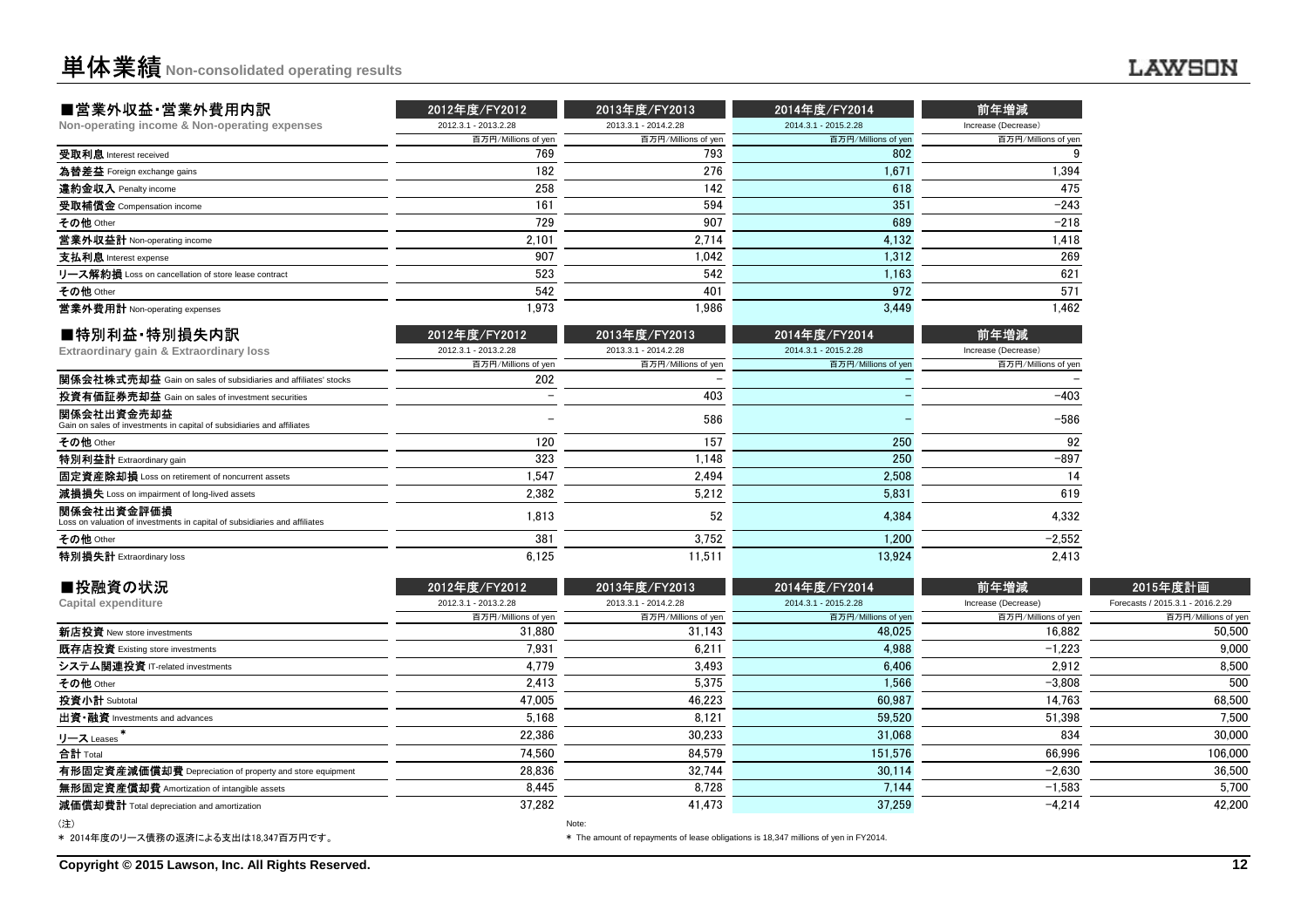### ■貸借対照表 **Non-consolidated balance sheet**

|                                                                            | 2012年度<br>(2013年2月28日現在) | 2013年度<br>(2014年2月28日現在) | 2014年度<br>(2015年2月28日現在)                                                                                                                                                                                                                                                                                                                                                                                                                                                                                                                                                   | 2013年度末からの増減                       |
|----------------------------------------------------------------------------|--------------------------|--------------------------|----------------------------------------------------------------------------------------------------------------------------------------------------------------------------------------------------------------------------------------------------------------------------------------------------------------------------------------------------------------------------------------------------------------------------------------------------------------------------------------------------------------------------------------------------------------------------|------------------------------------|
|                                                                            | FY2012 (As of 2013.2.28) | FY2013 (As of 2014.2.28) | FY2014 (As of 2015.2.28)                                                                                                                                                                                                                                                                                                                                                                                                                                                                                                                                                   | Increase (Decrease) from 2014.2.28 |
| [資産の部 Assets]                                                              | 百万円/Millions of yen      |                          | 百万円/Millions of yen<br>百万円/Millions of yen<br>154.456<br>155.079<br>61.026<br>50.760<br>33,273<br>37.831<br>852<br>864<br>10,278<br>11,036<br>38,822<br>35,743<br>3.644<br>3,843<br>10.295<br>11.957<br>$-658$<br>$-36$<br>435.337<br>538,731<br>225.091<br>256.432<br>127.134<br>145.275<br>10,543<br>12,419<br>75,754<br>84,361<br>14.375<br>11.659<br>21.565<br>23.339<br>188.679<br>258.959<br>26,146<br>61,903<br>9,377<br>11,936<br>33,725<br>36,477<br>22,992<br>85.264<br>86,513<br>23,106<br>21,313<br>19,488<br>11,256<br>$-963$<br>$-899$<br>589,793<br>693,811 | 百万円/Millions of yen                |
| 流動資産 Current assets                                                        | 137.523                  |                          |                                                                                                                                                                                                                                                                                                                                                                                                                                                                                                                                                                            | 623                                |
| 現金及び預金 Cash and deposits                                                   | 67.420                   |                          |                                                                                                                                                                                                                                                                                                                                                                                                                                                                                                                                                                            | $-10.266$                          |
| 加盟店貸勘定 Accounts receivable - due from franchised stores                    | 23.544                   |                          |                                                                                                                                                                                                                                                                                                                                                                                                                                                                                                                                                                            | 4,557                              |
| 商品 Merchandise inventories                                                 | 763                      |                          |                                                                                                                                                                                                                                                                                                                                                                                                                                                                                                                                                                            | 11                                 |
| 前払費用 Prepaid expenses                                                      | 7,761                    |                          |                                                                                                                                                                                                                                                                                                                                                                                                                                                                                                                                                                            | 757                                |
| 未収入金 Accounts receivable - other                                           | 30.613                   |                          |                                                                                                                                                                                                                                                                                                                                                                                                                                                                                                                                                                            | 3,078                              |
| 繰延税金資産 Deferred tax assets                                                 | 3.097                    |                          |                                                                                                                                                                                                                                                                                                                                                                                                                                                                                                                                                                            | 199                                |
| その他 Other                                                                  | 4.409                    |                          |                                                                                                                                                                                                                                                                                                                                                                                                                                                                                                                                                                            | 1,661                              |
| 貸倒引当金 Allowance for doubtful accounts                                      | $-85$                    |                          |                                                                                                                                                                                                                                                                                                                                                                                                                                                                                                                                                                            | 622                                |
| 固定資産 Non-current assets                                                    | 395.096                  |                          |                                                                                                                                                                                                                                                                                                                                                                                                                                                                                                                                                                            | 103,394                            |
| 有形固定資産 Property, plant and equipment                                       | 187.341                  |                          |                                                                                                                                                                                                                                                                                                                                                                                                                                                                                                                                                                            | 31.340                             |
| ・建物及び構築物 Buildings and structures                                          | 109.201                  |                          |                                                                                                                                                                                                                                                                                                                                                                                                                                                                                                                                                                            | 18.140                             |
| ・車両運搬具及び工具器具備品 Vehicles, tools, furniture and fixtures                     | 12,312                   |                          |                                                                                                                                                                                                                                                                                                                                                                                                                                                                                                                                                                            | 1,876                              |
| •リース資産 Lease assets                                                        | 55.705                   |                          |                                                                                                                                                                                                                                                                                                                                                                                                                                                                                                                                                                            | 8,606                              |
| •その他 Other                                                                 | 10.122                   |                          |                                                                                                                                                                                                                                                                                                                                                                                                                                                                                                                                                                            | 2.716                              |
| 無形固定資産 Intangible assets                                                   | 24.546                   |                          |                                                                                                                                                                                                                                                                                                                                                                                                                                                                                                                                                                            | 1,773                              |
| 投資その他の資産 Investments and other assets                                      | 183.208                  |                          |                                                                                                                                                                                                                                                                                                                                                                                                                                                                                                                                                                            | 70.279                             |
| •関係会社株式 Stocks of subsidiaries and affiliates                              | 28,140                   |                          |                                                                                                                                                                                                                                                                                                                                                                                                                                                                                                                                                                            | 35,756                             |
| •関係会社出資金 Investments in capital of subsidiaries and affiliates             | 9,203                    |                          |                                                                                                                                                                                                                                                                                                                                                                                                                                                                                                                                                                            | $-2,558$                           |
| ・長期貸付金 Long-term loans receivable                                          | 37,277                   |                          |                                                                                                                                                                                                                                                                                                                                                                                                                                                                                                                                                                            | 2,751                              |
| •関係会社長期貸付金 Long-term loans receivable from subsidiaries and affiliates     |                          |                          |                                                                                                                                                                                                                                                                                                                                                                                                                                                                                                                                                                            | 22,992                             |
| •差入保証金 Lease deposits                                                      | 81.299                   |                          |                                                                                                                                                                                                                                                                                                                                                                                                                                                                                                                                                                            | 1,248                              |
| •繰延税金資産 Deferred tax assets                                                | 15.845                   |                          |                                                                                                                                                                                                                                                                                                                                                                                                                                                                                                                                                                            | 1,793                              |
| • その他 Other                                                                | 12.601                   |                          |                                                                                                                                                                                                                                                                                                                                                                                                                                                                                                                                                                            | 8,231                              |
| •貸倒引当金 Allowance for doubtful accounts                                     | $-1,159$                 |                          |                                                                                                                                                                                                                                                                                                                                                                                                                                                                                                                                                                            | 64                                 |
| 資産合計 Total Assets                                                          | 532.619                  |                          |                                                                                                                                                                                                                                                                                                                                                                                                                                                                                                                                                                            | 104,018                            |
| 有形固定資産の減価償却累計額<br>Accumulated depreciation of property and store equipment | 186.065                  | 227.065                  | 247.172                                                                                                                                                                                                                                                                                                                                                                                                                                                                                                                                                                    | 20.106                             |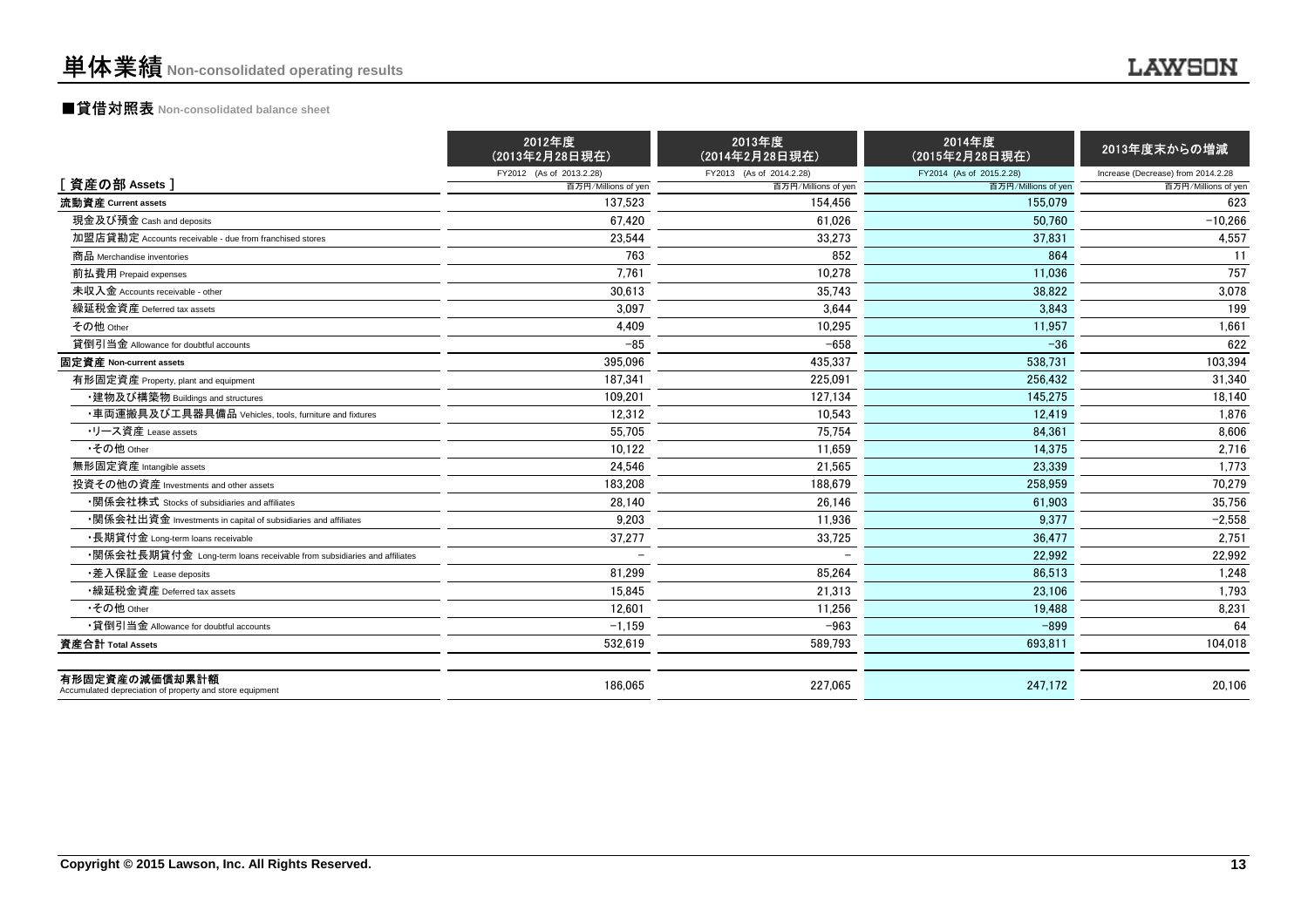|                                                                          | 2012年度<br>(2013年2月28日現在) | 2013年度<br>(2014年2月28日現在) | 2014年度<br>(2015年2月28日現在) | 2013年度末からの増減                       |
|--------------------------------------------------------------------------|--------------------------|--------------------------|--------------------------|------------------------------------|
|                                                                          | FY2012 (As of 2013.2.28) | FY2013 (As of 2014.2.28) | FY2014 (As of 2015.2.28) | Increase (Decrease) from 2014.2.28 |
| [負債の部 Liabilities]                                                       | 百万円/Millions of yen      | 百万円/Millions of yen      | 百万円/Millions of yen      | 百万円/Millions of yen                |
| 流動負債 Current liabilities                                                 | 205,548                  | 228,549                  | 267.717                  | 39,168                             |
| 買掛金 Accounts payable - trade                                             | 72.727                   | 85,455                   | 88,752                   | 3,296                              |
| 加盟店借勘定 Accounts payable - due to franchised stores                       | 1.062                    | 1.007                    | 1,111                    | 103                                |
| 関係会社短期借入金 Short-term loans payable to subsidiaries and affiliates        | 23,550                   | 23,270                   | 30,880                   | 7,610                              |
| リース債務 Lease obligations                                                  | 11,526                   | 15,140                   | 17,912                   | 2,772                              |
| 未払金 Accounts payable - other                                             | 12,758                   | 15,232                   | 23,641                   | 8,408                              |
| 未払法人税等 Income taxes payable                                              | 13,614                   | 12,093                   | 11.377                   | $-716$                             |
| 預り金 Deposits payable                                                     | 65,443                   | 70,566                   | 85,304                   | 14,738                             |
| 賞与引当金 Provision for bonuses                                              | 2,365                    | 2,122                    | 2,166                    | 44                                 |
| その他 Other                                                                | 2,500                    | 3.661                    | 6,571                    | 2,910                              |
| 固定負債 Non-current liabilities                                             | 99,097                   | 120.595                  | 182.673                  | 62.077                             |
| 長期借入金 Long-term loans payable                                            |                          |                          | 50,000                   | 50,000                             |
| 長期リース債務 Long-term lease obligations                                      | 41,026                   | 59,755                   | 72,655                   | 12,899                             |
| 退職給付引当金 Liability for employees' retirement benefits                     | 9,108                    | 10,090                   | 10,837                   | 747                                |
| 役員退職慰労引当金 Provision for retirement benefits to executive officers        | 298                      | 365                      | 309                      | $-55$                              |
| 長期預り保証金 Long-term quarantee deposits                                     | 34,958                   | 32,430                   | 29,943                   | $-2,487$                           |
| 資産除去債務 Asset retirement obligations                                      | 12,999                   | 17,476                   | 18,649                   | 1,173                              |
| その他 Other                                                                | 705                      | 477                      | 278                      | $-199$                             |
| 負債合計 Total liabilities                                                   | 304,645                  | 349,144                  | 450.390                  | 101,245                            |
| [純資産の部 Net assets]                                                       |                          |                          |                          |                                    |
| 株主資本 Shareholders' equity                                                | 228,068                  | 240.775                  | 244.172                  | 3,397                              |
| 資本金 Common stock                                                         | 58,506                   | 58,506                   | 58,506                   |                                    |
| 資本剰余金 Additional paid-in capital                                         | 47,718                   | 47.741                   | 47,696                   | $-44$                              |
| 利益剰余金 Retained earnings                                                  | 123,437                  | 136,084                  | 139,241                  | 3,157                              |
| 自己株式 Treasury stock                                                      | $-1,593$                 | $-1,556$                 | $-1,272$                 | 284                                |
| 評価 換算差額等 Valuation and translation adjustments                           | $-520$                   | $-684$                   | $-975$                   | $-290$                             |
| その他有価証券評価差額金 Net unrealized gain (loss) on available-for-sale securities | 46                       | $-116$                   | $-408$                   | $-292$                             |
| 土地再評価差額金 Revaluation reserve for land                                    | $-567$                   | $-567$                   | $-566$                   |                                    |
| 新株予約権 Subscription rights to shares                                      | 427                      | 557                      | 223                      | $-334$                             |
| 純資産合計 Net assets                                                         | 227.974                  | 240.648                  | 243.420                  | 2,772                              |
| 負債純資産合計 Liabilities and net assets                                       | 532.619                  | 589.793                  | 693.811                  | 104.018                            |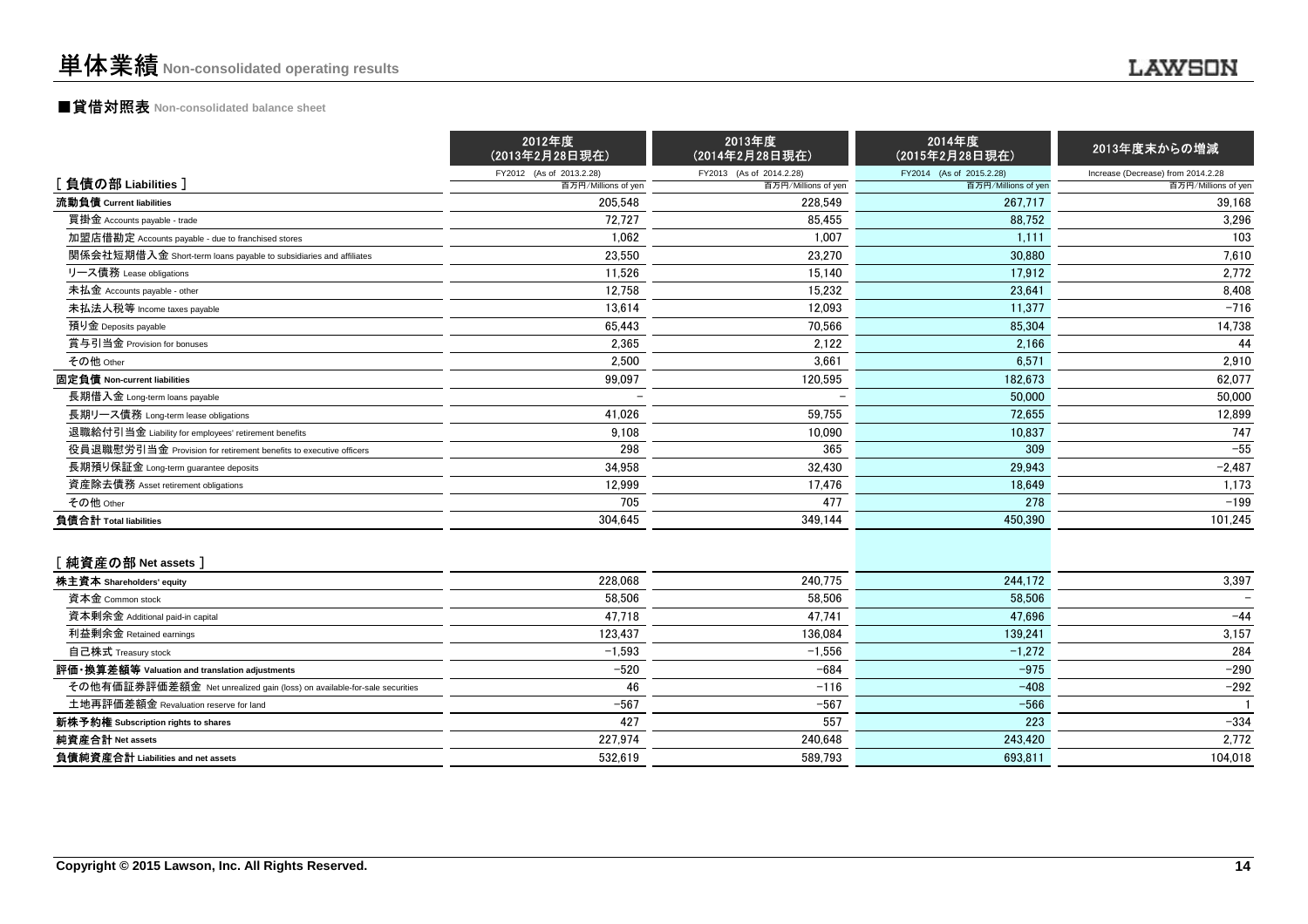## **■国内コンビニエンスストアの店舗数の推移** Number of convenience stores in Japan <sup>\*1</sup>

|                                  |        | 2013年度/FY2013        |                      | 2014年度/FY2014 <sup>*2</sup> | 2015年度計画/FY <u>2015 (Forecast) *2</u> |                     |
|----------------------------------|--------|----------------------|----------------------|-----------------------------|---------------------------------------|---------------------|
|                                  |        | 2013.3.1 - 2014.2.28 | 2014.3.1 - 2015.2.28 |                             | 2015.3.1 - 2016.2.29                  |                     |
| <b>単体</b> Non-consolidated       | $*3$   | 「ローソン」「ナチュラルローソン」のみ  |                      | 「ローソン」「ナチュラルローソン」のみ         |                                       | 「ローソン」「ナチュラルローソン」のみ |
| <b>開店</b> Opening (店/Store)      | 735    | 735                  | 979                  | 968                         | 1,150                                 | 1,130               |
| <b>閉店</b> Closure (店/Store)      | 363    | 352                  | 400                  | 343                         | 730                                   | 430                 |
| うち置換(-) Re-location(-)           | 77     | 77                   | 111                  | 110                         | $\overline{\phantom{0}}$              |                     |
| 純增 Net Increase (店/Store)        | 372    | 383                  | 579                  | 625                         | 420                                   | 700                 |
| 総店舗数 Total number of stores      | 11,337 | 10,135               | 11,900               | 10,749                      | 12,192                                | 11,351              |
| グループ会社 Group Company             |        |                      |                      |                             |                                       |                     |
| 開店 Opening (店/Store)             | 139    |                      | 31                   |                             | 50                                    |                     |
| <b>閉店</b> Closure (店/Store)      | 35     |                      | 22                   |                             | 20                                    |                     |
| 純増 Net Increase (店/Store)        | 104    |                      |                      |                             | 30                                    |                     |
| 総店舗数 Total number of stores      | 269    |                      | 376                  |                             | 534                                   |                     |
| <u>グループ計</u> Total <sup>*4</sup> |        |                      |                      |                             |                                       |                     |
| 開店 Opening (店/Store)             | 869    |                      | 1,010                |                             | 1,200                                 |                     |
| <b>閉店</b> Closure (店/Store)      | 393    |                      | 422                  |                             | 750                                   |                     |
| 純增 Net Increase (店/Store)        | 476    |                      | 588                  |                             | 450                                   |                     |
| 総店舗数 Total number of stores      | 11,606 |                      | 12,276               |                             | 12,726                                |                     |

(注)

- \*1当社グループの運営するコンビニエンスストアの店舗数であり、(株)九九プラス、(株)ローソンマート、(株)ローソン沖縄、 (株)ローソン南九州、(株)ローソン熊本の運営する店舗数を含みます。また、計画には(株)ローソン高知の運営する店舗数を含みます。) and the contract of the contract of the contract of the contract of the contract of the contract of the contract of the contract of the contract of the contract of the contract of the contract of the contract of the cont
- \*2店舗数のカウント基準を2014年度より変更したため、本表にある2014年度の実績及び2015年度の計画には、狭小店舗 24店舗は2014年度からグループ会社ではなく単体に、 同3月に単体から(株)ローソン南九州に移管した120店舗は(2014年3月1日時点で82店舗)が含まれています。また、2014年3月に単体に吸収した(株)ローソン熊本が運営していた (株)ローソン高知に128店舗の移管を予定しており、計画数値に含めています。2014年度から単体ではなくグループ会社に、それぞれ集計を変更しています。また、2015年度には、単体から
- \*3(株)九九プラスの吸収合併に伴い、2013年3月度から2014年1月度の「ローソンストア100」の店舗推移はグループ会社 単体に含みます。に含め、2014年2月度の「ローソンストア100」「ローソンマート」の店舗推移については単体に含みます。期末店舗数は
- \*4 2014年度の「ローソン」「ナチュラルローソン」の開店および閉店には、「ローソンストア100」との業態変更の影響5店舗増は含まれておりません。

- \*1 The number of stores is a total number of stores operated by the Lawson group including the number of stores operated by Ninety-nine Plus, Inc., Lawson Mart, Inc., Lawson Okinawa, Inc., Lawson Minamikyushu, Inc. and Lawson Kumamoto, Inc..Furthermore, the number of stores operated by Lawson Kochi, Inc. is included in forecast of FY2015.
- \*2 Reflect to the change in store counting standard from fiscal year 2014, small stores (82 stores as of March, 1 2014) also are included in actual results of fiscal year 2014 and forecast table of fiscal year 2015. Furthermore, number of stores (24 stores) operated by Lawson Kumamoto, Inc. which became absorbed into the parent company are included in non-consolidated figures since March, 2014. As of the same time, number of stores (120 stores) operated by Lawson Minamikyushu, Inc. which became transferred into group company are excluded from non-consolidated figures and counted in group company figures since March, 2014.Furthermore, in FY2015, we plan to transfer 128 stores from parent company to Lawson Kochi, Inc. and include it in forecast of FY2015.
- \*3 Due to the merger with Ninety Nine Plus, Inc., the change of stores of LAWSON STORE100 counted during the period from March, 2013to January, 2014 is included in group company while the change of stores of LAWSON STORE100 and LAWSON MART counted in February, 2014 is included in non-consolidated figure.The number of stores counted at the end of term is included in non-consolidatedfigure.
- \*4 The number of "opening" and "closure" stores of LAWSON and NATURAL LAWSON in FY2014 do not include 5 stores of LAWSON STORE100that are converted into a different format within the Lawson group.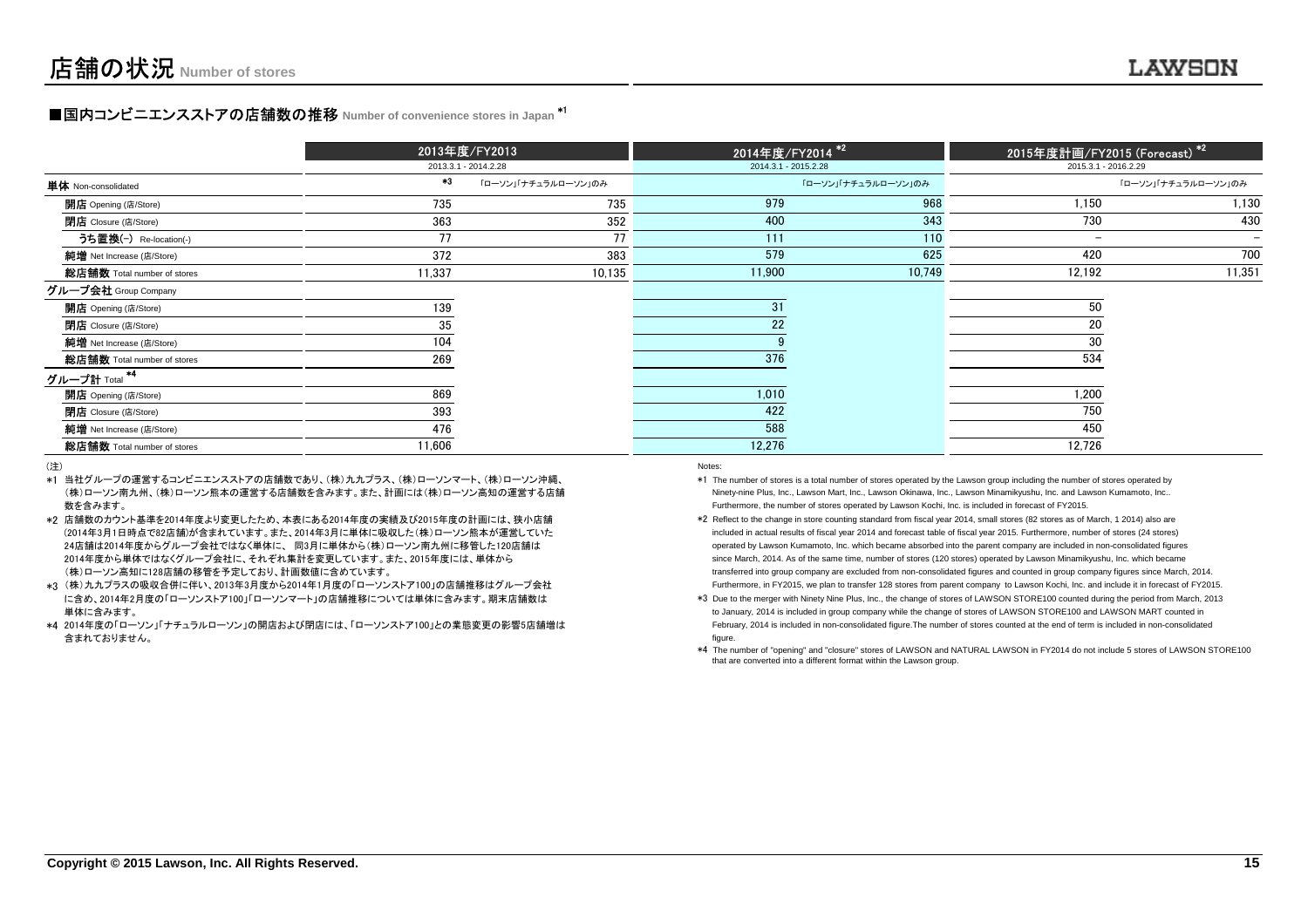### **■国内コンビニエンスストア店舗数 Number of convenience stores in Japan by store type**

|                                                                     | 2013年2月 <sup>*2</sup>    |                          |                | 2014年2月 <sup>*3】</sup> |                 | 2015年2月 ** |                         |  |
|---------------------------------------------------------------------|--------------------------|--------------------------|----------------|------------------------|-----------------|------------|-------------------------|--|
|                                                                     | February, 2013           |                          | February, 2014 |                        | February, 2015  |            | Net increase (Decrease) |  |
|                                                                     | 店/Store                  | 構成比/Share                | 店/Store        | 構成比/Share              | 店/Store         | 構成比/Share  | 店/Store                 |  |
| 株式会社ローソン Lawson, Inc.                                               |                          |                          |                |                        |                 |            |                         |  |
| 直営店 Company-owned stores                                            |                          |                          |                |                        |                 |            |                         |  |
| ローソン LAWSON                                                         | 106                      | 1.0%                     | 112            | 1.0%                   | 123             | 1.0%       |                         |  |
| ナチュラルローソン NATURAL LAWSON                                            | 41                       | 0.4%                     | 32             | 0.3%                   | 32 <sub>2</sub> | 0.3%       | $-1$                    |  |
| 加盟店 Franchised stores                                               |                          |                          |                |                        |                 |            |                         |  |
| Bタイプ Type B                                                         | 1,292                    | 11.6%                    | 1,207          | 10.4%                  | 1,286           | 10.5%      | 57                      |  |
| Gタイプ Type G                                                         | 2,236                    | 20.1%                    | 2,081          | 17.9%                  | 1,988           | 16.2%      | $-114$                  |  |
| Cタイプ Type C                                                         | 6,008                    | 54.0%                    | 6,630          | 57.1%                  | 7,236           | 58.9%      | 582                     |  |
| ナチュラルローソン NATURAL LAWSON                                            | 69                       | 0.6%                     | 73             | 0.6%                   | 84              | 0.7%       | 10                      |  |
| ローソンストア100 LAWSON STORE100                                          | -                        | -                        | 1,202          | 10.4%                  | 1,151           | 9.4%       | $-51$                   |  |
| 小計 Subtotal                                                         | 9,752                    | 87.6%                    | 11,337         | 97.7%                  | 11,900          | 96.9%      | 483                     |  |
| 株式会社ローソン沖縄 Lawson Okinawa, Inc.                                     |                          |                          |                |                        |                 |            |                         |  |
| 直営店 Company-owned stores                                            |                          | 0.0%                     |                | 0.0%                   | $\overline{2}$  | 0.0%       |                         |  |
| 加盟店 Franchised stores                                               | 153                      | 1.4%                     | 162            | 1.4%                   | 172             | 1.4%       | 8                       |  |
| 小計 Subtotal                                                         | 154                      | 1.4%                     | 163            | 1.4%                   | 174             | 1.4%       | 9                       |  |
| 株式会社ローソン南九州 Lawson Minamikyushu, Inc.                               |                          |                          |                |                        |                 |            |                         |  |
| 直営店 Company-owned stores                                            | $\overline{\phantom{0}}$ | $\overline{\phantom{0}}$ | 3              | 0.0%                   |                 | 0.0%       | $-2$                    |  |
| 加盟店 Franchised stores                                               | -                        | -                        | 79             | 0.7%                   | 201             | 1.6%       | 122                     |  |
| 小計 Subtotal                                                         |                          |                          | 82             | 0.7%                   | 202             | 1.6%       | 120                     |  |
| 国内コンビニエンスストアグループ店舗数計<br>Total number of convenience stores in Japan | 11,130                   | 100.0%                   | 11,606         | 100.0%                 | 12,276          | 100.0%     | 588                     |  |

(注)

\*1 ローソンストア100の店舗数には「ローソンストア100」と「ローソンマート」を含みます。

\*2 店舗数合計には、2014年2月に単体に吸収した(株)九九プラスの運営する店舗を含みます。

\*3 店舗数合計には、2014年3月に単体に吸収した(株)ローソン熊本の運営する店舗を含みます。

 \*4 店舗数のカウント基準を2014年度より変更したため、本表にある2014年度の実績には、狭小店舗(2014年3月1日時点で 82店舗)が含まれています。 なお、「期中増加店舗数」には上記の変更による82店舗は除いています。また、2014年3月に、 (株)ローソン熊本が運営していた24店舗を(株)ローソンに吸収するとともに、(株)ローソンにて管轄していた鹿児島県内の120店舗を(株)ローソン南九州に移管しております。

Notes:

\*1 The number of stores of LAWSON STORE100 includes LAWSON STORE100 and LAWSON MART.

\*2 These figures include the number of stores operated by Ninety-nine Plus, Inc. which became absorbed into the parentcompany since February, 2014.

\*3 These figures include the number of stores operated by Lawson Kumamoto, Inc. which became absorbed into the parentcompany since March, 2014.

\*4 Reflect to the change in store counting standard from fiscal year 2014, small stores (82 stores as of March, 1 2014) alsoare included in actual results of fiscal year 2014. In addition, due to the above change, 82 stores are excluded in net increase (decrease) figure. Futhermore, 24 stores operated by Lawson Kumamoto, Inc. are absorbted into the Lawson, Inc.while 120 stores in Kagoshima prefecture,which was managed by Lawson, Inc., are transferred into Lawson Minamikyushu, Inc. since March, 2014.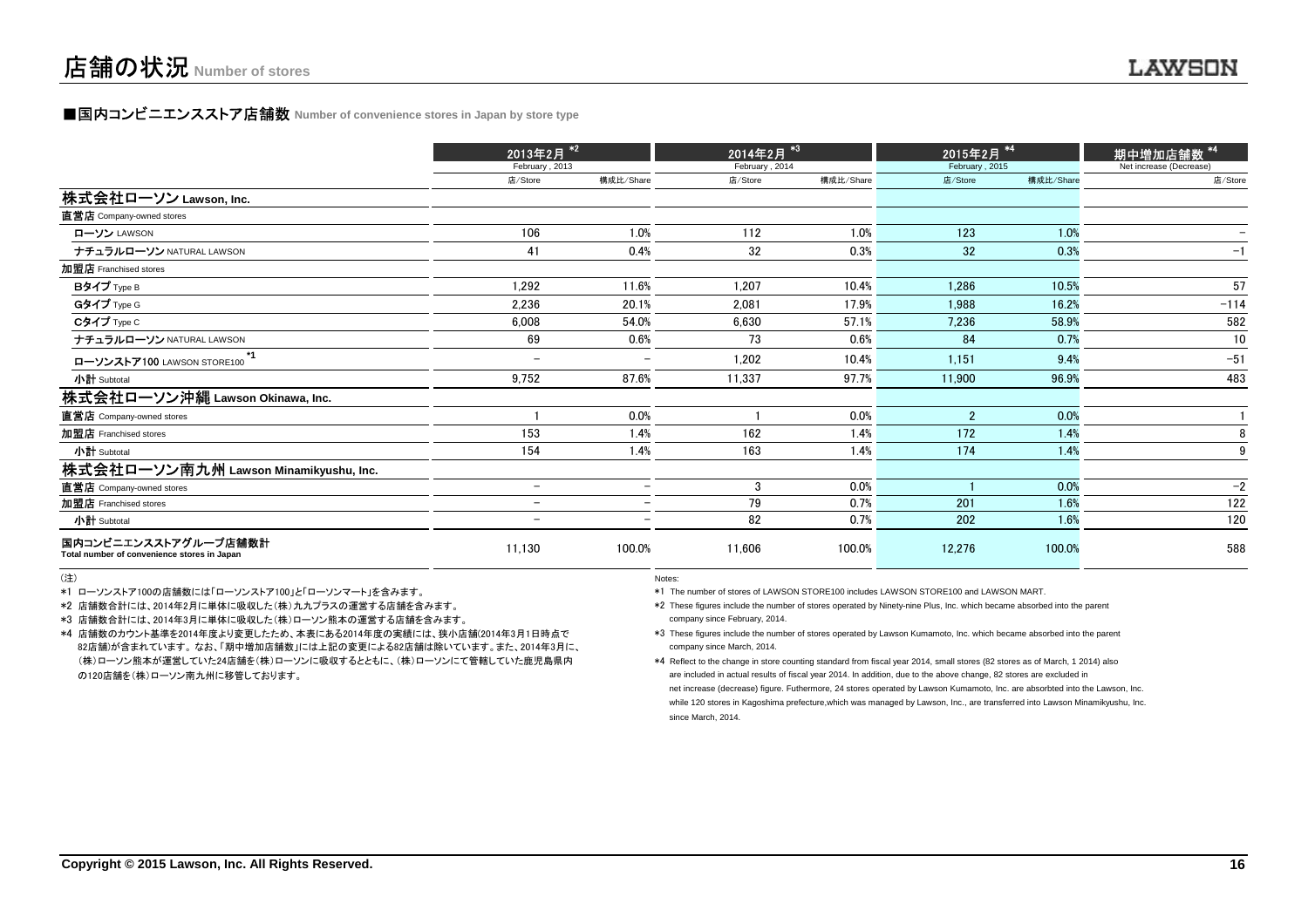#### **■都道府県別店舗分布状況** Number of convenience stores by region and prefecture

|                |              |         | 2014年2月                  |         |         | 2015年2月 *3               |                  |                | <mark> 期中増加店舗数 *<sup>3  </sup></mark> |                          |
|----------------|--------------|---------|--------------------------|---------|---------|--------------------------|------------------|----------------|---------------------------------------|--------------------------|
|                |              |         | February, 2014           |         |         | February, 2015           |                  |                | Net increase (Decrease)               |                          |
|                |              | ローソン*1  | ローソンストア100 *2            | 計       | ローソン*1  | ローソンストア100 *2            | 計                | ローソン *1        | ローソンストア100 *2                         | 計                        |
|                |              | LAWSON  | LAWSON STORE100          | Total   | LAWSON  | LAWSON STORE100          | Total            | LAWSON         | LAWSON STORE100                       | Total                    |
|                |              | 店/Store | 店/Store                  | 店/Store | 店/Store | 店/Store                  | 店/Store          | 店/Store        | 店/Store                               | 店/Store                  |
| 北海道 Hokkaido   | 北海道 Hokkaido | 595     |                          | 595     | 619     |                          | 619              | 18             | $\overline{\phantom{m}}$              | 18                       |
| 東北 Tohoku      | 青森 Aomori    | 199     | $\overline{\phantom{0}}$ | 199     | 208     |                          | 208              | 9              | $\qquad \qquad -$                     | 9                        |
|                | 岩手 Iwate     | 160     |                          | 160     | 161     |                          | 161              | $-$            | $\overline{\phantom{a}}$              | $\overline{\phantom{m}}$ |
|                | 宮城 Miyagi    | 185     | 30                       | 215     | 197     | 30                       | 227              | 11             | $\overline{\phantom{m}}$              | 11                       |
|                | 秋田 Akita     | 179     | $\overline{\phantom{m}}$ | 179     | 184     |                          | 184              | 4              | $\overline{\phantom{m}}$              | 4                        |
|                | 山形 Yamagata  | 69      | $\overline{\phantom{0}}$ | 69      | 78      | $\qquad \qquad -$        | 78               | 9              | $\overline{\phantom{m}}$              | 9                        |
|                | 福島 Fukushima | 93      | $\overline{\phantom{0}}$ | 93      | 103     |                          | 103              | 8              | $\qquad \qquad -$                     | $\overline{8}$           |
|                | 小計 Subtotal  | 885     | 30                       | 915     | 931     | 30 <sup>°</sup>          | 961              | 41             | $\overline{\phantom{m}}$              | 41                       |
| 関東 Kanto       | 茨城 Ibaraki   | 126     | 8                        | 134     | 143     | $7\overline{ }$          | 150              | 16             | $-1$                                  | 15                       |
|                | 栃木 Tochigi   | 134     | $\overline{\phantom{m}}$ | 134     | 141     | $\equiv$                 | 141              | $\overline{7}$ | $\overline{\phantom{m}}$              | $\overline{7}$           |
|                | 群馬 Gunma     | 89      | $\overline{\phantom{0}}$ | 89      | 93      | $\qquad \qquad -$        | 93               | $\overline{4}$ | $\overline{\phantom{m}}$              | $\overline{4}$           |
|                | 埼玉 Saitama   | 424     | 64                       | 488     | 455     | 59                       | 514              | 30             | -5                                    | 25                       |
|                | 千葉 Chiba     | 389     | 62                       | 451     | 403     | 60                       | 463              | 13             | $-2$                                  | 11                       |
|                | 東京 Tokyo     | 1,137   | 415                      | 1,552   | 1,197   | 400                      | 1,597            | 38             | $-15$                                 | 23                       |
|                | 神奈川 Kanagawa | 633     | 193                      | 826     | 679     | 183                      | 862              | 41             | $-10$                                 | 31                       |
|                | 小計 Subtotal  | 2,932   | 742                      | 3,674   | 3,111   | 709                      | 3,820            | 149            | $-33$                                 | 116                      |
| 甲信越 Koshinetsu | 新潟 Niigata   | 122     | $\overline{\phantom{a}}$ | 122     | 130     | $\equiv$                 | $\frac{130}{ }$  | 8              | $\overline{\phantom{a}}$              | 8                        |
|                | 山梨 Yamanashi | 101     | $\overline{\phantom{m}}$ | 101     | 111     | $\qquad \qquad -$        | $\overline{111}$ | $9\,$          | $\overline{\phantom{a}}$              | $\boldsymbol{9}$         |
|                | 長野 Nagano    | 149     | $-$                      | 149     | 150     | $\qquad \qquad -$        | 150              | $-$            | $\overline{\phantom{m}}$              | $\qquad \qquad -$        |
|                | 小計 Subtotal  | 372     | $\overline{\phantom{0}}$ | 372     | 391     | $\qquad \qquad -$        | 391              | 17             | $\overline{\phantom{m}}$              | 17                       |
| 北陸 Hokuriku    | 富山 Toyama    | 182     | $-$                      | 182     | 188     | $\qquad \qquad -$        | 188              | 6              | $\qquad \qquad -$                     | $\overline{6}$           |
|                | 石川 Ishikawa  | 100     | $\overline{\phantom{0}}$ | 100     | 102     | $\qquad \qquad -$        | 102              | $\overline{2}$ | $\overline{\phantom{m}}$              | $\overline{2}$           |
|                | 福井 Fukui     | 104     | $\qquad \qquad -$        | 104     | 106     | $\overline{\phantom{a}}$ | 106              | $\overline{2}$ | $\overline{\phantom{m}}$              | $\overline{2}$           |
|                | 小計 Subtotal  | 386     | $\overline{\phantom{m}}$ | 386     | 396     | $\qquad \qquad -$        | 396              | 10             | $\overline{\phantom{m}}$              | 10                       |
| 東海 Tokai       | 静岡 Shizuoka  | 200     | 13                       | 213     | 215     | 10                       | 225              | 14             | -3                                    | $\overline{11}$          |
|                | 愛知 Aichi     | 402     | 133                      | 535     | 454     | 129                      | 583              | 43             | $-4$                                  | 39                       |
|                | 岐阜 Gifu      | 130     | 11                       | 141     | 140     | 11                       | 151              | 8              | $\equiv$                              | 8                        |
|                | 三重 Mie       | 106     | $\qquad \qquad -$        | 106     | 111     |                          | 111              | $\sqrt{5}$     | $\overline{\phantom{m}}$              | $\sqrt{5}$               |
|                | 小計 Subtotal  | 838     | 157                      | 995     | 920     | 150                      | 1,070            | 70             | $-7$                                  | 63                       |
| $(3 + 1)$      |              |         |                          |         |         |                          |                  |                |                                       |                          |

(注)

\*1 上記ローソンの店舗数には、「ローソン」「ナチュラルローソン」を含みます。

\*2 ローソンストア100の店舗数には「ローソンストア100」と「ローソンマート」を含みます。

 \*3 店舗数のカウント基準を2014年度より変更したため、本表にある2014年度の実績には、狭小店舗(2014年3月1日時点で82店舗)が含まれています。 なお、「期中増加店舗数」には上記の変更による82店舗は除いています。

Notes:

\*1 The above number of stores of Lawson includes LAWSON and NATURAL LAWSON.

\*2 The number of stores of LAWSON STORE100 includes LAWSON STORE100 and LAWSON MART.

\*3 Reflect to the change in store counting standard from fiscal year 2014, small stores (82 stores as of March, 1 2014)also are included in actual results of fiscal year 2014. In addition, by the above change, 82 stores are excluded in net increase (decrease) figure.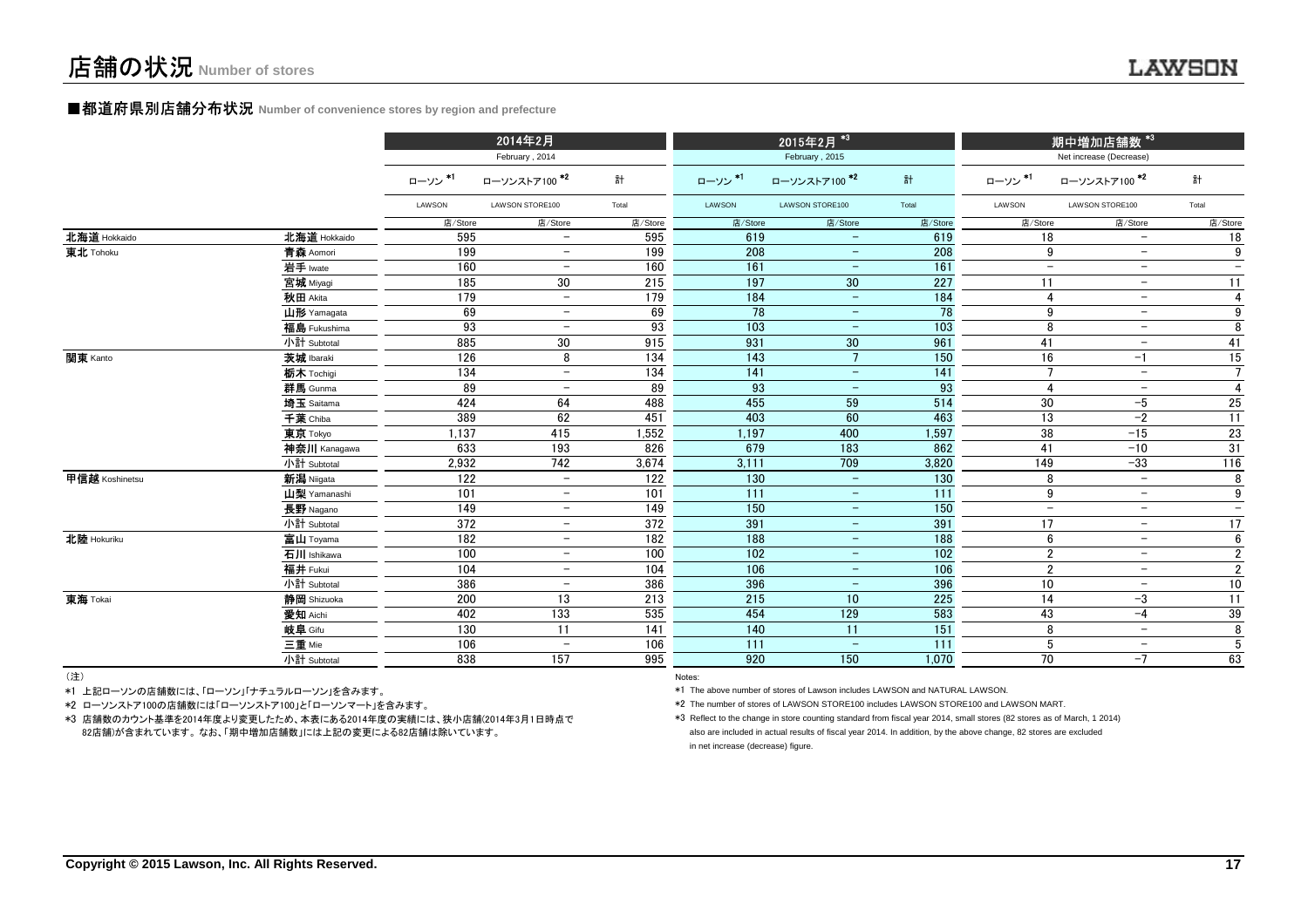#### ■都道府県別店舗分布状況 **Number of convenience stores by region and prefecture**

|                                                                     |                                                       |                  | 2014年2月<br>February, 2014 |                   |         | 2015年2月 *3<br>February, 2015 |         | _<br>期中増加店 <u>舗数 *<sup>3!</sup></u><br>Net increase (Decrease) |                          |                          |
|---------------------------------------------------------------------|-------------------------------------------------------|------------------|---------------------------|-------------------|---------|------------------------------|---------|----------------------------------------------------------------|--------------------------|--------------------------|
|                                                                     |                                                       | ローソン*1           | ローソンストア100 <sup>*2</sup>  | 計                 | ローソン*1  | ローソンストア100 *2                | 計       | ローソン*1                                                         | ローソンストア100 <sup>*2</sup> | 計                        |
|                                                                     |                                                       | LAWSON           | LAWSON STORE100           | Total             | LAWSON  | LAWSON STORE100              | Total   | LAWSON                                                         | LAWSON STORE100          | Total                    |
|                                                                     |                                                       | 店/Store          | 店/Store                   | 店/Store           | 店/Store | 店/Store                      | 店/Store | 店/Store                                                        | 店/Store                  | 店/Store                  |
| 近畿 Kinki                                                            | 滋賀 Shiga                                              | 135              | 5                         | 140               | 153     | $\overline{2}$               | 155     | 17                                                             | $-3$                     | 14                       |
|                                                                     | 京都 Kyoto                                              | 224              | 44                        | 268               | 282     | 42                           | 324     | 54                                                             | $-2$                     | 52                       |
|                                                                     | 大阪 Osaka                                              | 858              | 148                       | 1,006             | 890     | 146                          | 1,036   | 29                                                             | $-2$                     | 27                       |
|                                                                     | 兵庫 Hyogo                                              | 568              | 43                        | 611               | 594     | 40                           | 634     | 21                                                             | $-3$                     | 18                       |
|                                                                     | 奈良 Nara                                               | 96               | 3                         | 99                | 129     | $\overline{2}$               | 131     | 33                                                             | $-1$                     | 32                       |
|                                                                     | 和歌山 Wakayama                                          | 114              | $\overline{\phantom{a}}$  | 114               | 124     | $\overline{\phantom{m}}$     | 124     | 9                                                              | $\overline{\phantom{m}}$ | 9                        |
|                                                                     | 小計 Subtotal                                           | 1,995            | 243                       | 2,238             | 2,172   | 232                          | 2,404   | 163                                                            | $-11$                    | 152                      |
| 中国 Chugoku                                                          | 鳥取 Tottori                                            | 105              | $\equiv$                  | 105               | 111     | $-$                          | 111     | 6                                                              | $\equiv$                 | 6                        |
|                                                                     | <b>島根</b> Shimane                                     | 110              | $\equiv$                  | 110               | 117     | $\equiv$                     | 117     | $\overline{7}$                                                 | $\qquad \qquad -$        | $7\overline{ }$          |
|                                                                     | 岡山 Okayama                                            | 138              | $\equiv$                  | 138               | 145     | $\equiv$                     | 145     | $\overline{7}$                                                 | $\equiv$                 | $\overline{7}$           |
|                                                                     | 広島 Hiroshima                                          | 167              | $ \,$                     | 167               | 177     | $\overline{\phantom{m}}$     | 177     | 8                                                              | $\qquad \qquad -$        | 8                        |
|                                                                     | $\mathbf{\mathsf{u}}$ $\mathbf{\mathsf{u}}$ Yamaquchi | 118              | $\equiv$                  | 118               | 123     | $\equiv$                     | 123     | 5                                                              | $-$                      | 5                        |
|                                                                     | 小計 Subtotal                                           | 638              | $\equiv$                  | 638               | 673     | $\equiv$                     | 673     | 33                                                             | $\overline{\phantom{m}}$ | 33                       |
| 四国 Shikoku                                                          | <b>徳島 Tokushima</b>                                   | 115              | $ \,$                     | $\frac{115}{2}$   | 130     | $\overline{\phantom{a}}$     | 130     | 13                                                             | $\qquad \qquad -$        | 13                       |
|                                                                     | 香川 Kagawa                                             | 113              | $\equiv$                  | 113               | 122     | $\qquad \qquad -$            | 122     | 9                                                              | $\overline{\phantom{m}}$ | 9                        |
|                                                                     | 愛媛 Ehime                                              | 176              | $\overline{\phantom{0}}$  | 176               | 189     | $\overline{\phantom{m}}$     | 189     | 13                                                             | $-$                      | 13                       |
|                                                                     | 高知 Kochi                                              | 67               | $-$                       | 67                | 107     | $\qquad \qquad -$            | 107     | 40                                                             | $\overline{\phantom{0}}$ | 40                       |
|                                                                     | 小計 Subtotal                                           | 471              | $\overline{\phantom{a}}$  | 471               | 548     | $\qquad \qquad -$            | 548     | 75                                                             | $\overline{\phantom{m}}$ | 75                       |
| 九州 Kyushu                                                           | 福岡 Fukuoka                                            | 381              | 30                        | 411               | 412     | 30 <sup>°</sup>              | 442     | 29                                                             | $\overline{\phantom{a}}$ | 29                       |
|                                                                     | 佐賀 Saga                                               | 62               | $-$                       | 62                | 67      | $\qquad \qquad -$            | 67      | 4                                                              | $-$                      | $\overline{4}$           |
|                                                                     | 長崎 Nagasaki                                           | 100              | $\overline{\phantom{a}}$  | 100               | 105     | $\equiv$                     | 105     | 3                                                              | $\overline{\phantom{a}}$ | 3                        |
|                                                                     | 熊本 Kumamoto                                           | $\overline{132}$ | $-$                       | $\overline{132}$  | 135     | $\qquad \qquad -$            | 135     | $\overline{2}$                                                 | $\overline{\phantom{a}}$ | $\overline{2}$           |
|                                                                     | 大分 Oita                                               | 157              | $\overline{\phantom{a}}$  | $\frac{157}{157}$ | 166     | $\overline{\phantom{m}}$     | 166     | 9                                                              | $\overline{\phantom{m}}$ | 9                        |
|                                                                     | 宮崎 Miyazaki                                           | 95               | $\overline{\phantom{0}}$  | 95                | 103     | $\qquad \qquad -$            | 103     | $\overline{7}$                                                 | $\overline{\phantom{a}}$ | $\overline{7}$           |
|                                                                     | 鹿児島 Kagoshima                                         | 202              | $-$                       | 202               | 202     | $\overline{\phantom{a}}$     | 202     | $\qquad \qquad -$                                              | $-$                      | $\overline{\phantom{m}}$ |
|                                                                     | 小計 Subtotal                                           | 1,129            | 30                        | 1,159             | 1,190   | 30 <sub>o</sub>              | 1,220   | 54                                                             | $-$                      | 54                       |
| 沖縄 Okinawa                                                          | 沖縄 Okinawa                                            | 163              | $\overline{\phantom{0}}$  | 163               | 174     | $\overline{\phantom{a}}$     | 174     | 9                                                              | $\overline{\phantom{a}}$ | $\overline{9}$           |
| 国内コンビニエンスストアグループ店舗数計<br>Total number of convenience stores in Japan |                                                       | 10.404           | 1,202                     | 11.606            | 11,125  | 1,151                        | 12,276  | 639                                                            | $-51$                    | 588                      |

(注)

(注)<br>\*1 上記ローソンの店舗数には、「ローソン」「ナチュラルローソン」を含みます。

\*2 ローソンストア100の店舗数には「ローソンストア100」と「ローソンマート」を含みます。

 \*3 店舗数のカウント基準を2014年度より変更したため、本表にある2014年度の実績には、狭小店舗(2014年3月1日時点で82店舗)が含まれています。 なお、「期中増加店舗数」には上記の変更による82店舗は除いています。

\*1 The above number of stores of Lawson includes LAWSON and NATURAL LAWSON.

\*2 The number of stores of LAWSON STORE100 includes LAWSON STORE100 and LAWSON MART.

in net increase (decrease) figure. \*3 Reflect to the change in store counting standard from fiscal year 2014, small stores (82 stores as of March, 1 2014) also are included in actual results of fiscal year 2014. In addition, by the above change, 82 stores are excluded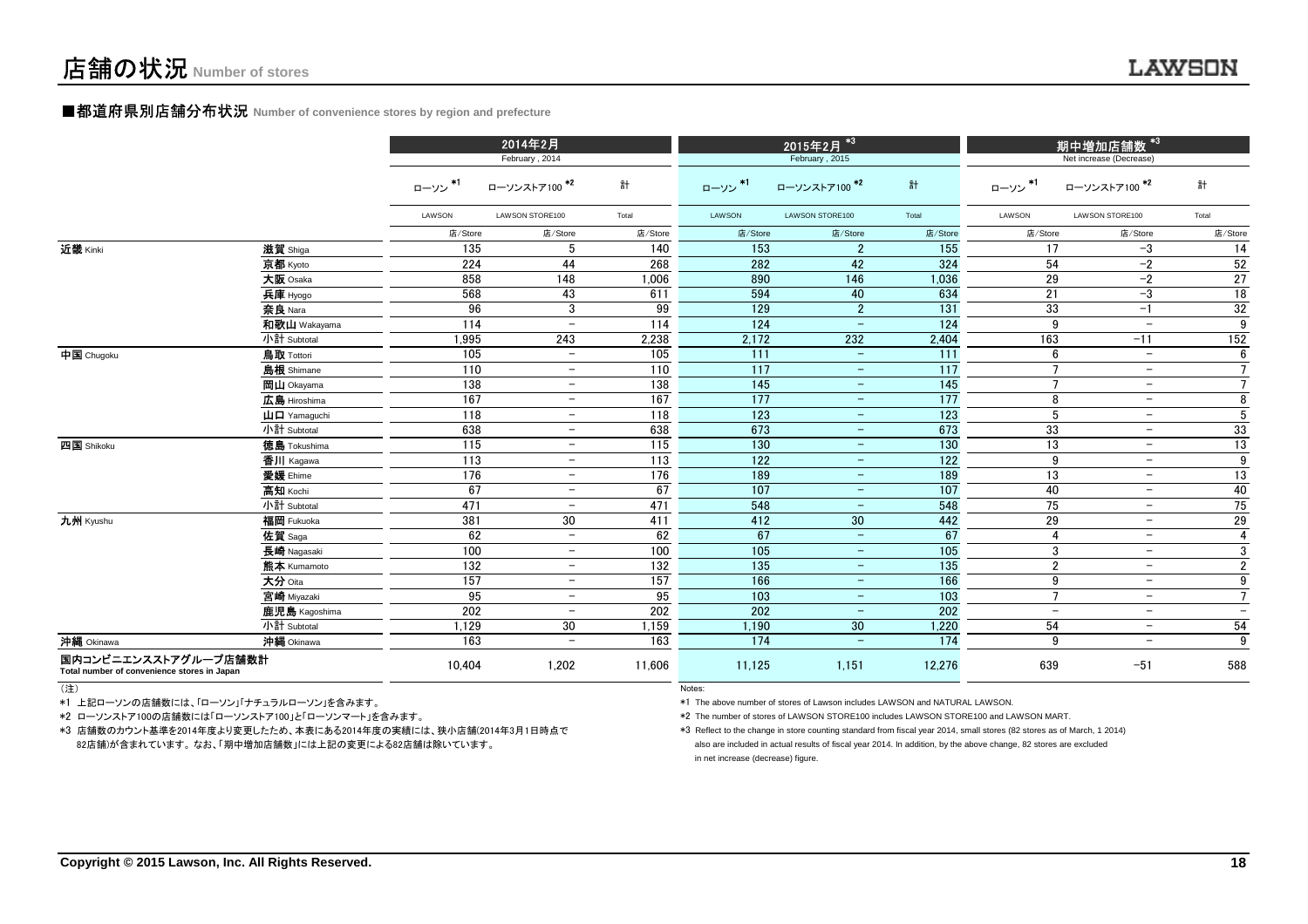### **■海外コンビニエンスストア店舗数 Number of convenience stores abroad**

|                                                       | 2013年2月                  | 2014年2月        | 2015年2月        | 期中増加店舗数                 |  |
|-------------------------------------------------------|--------------------------|----------------|----------------|-------------------------|--|
|                                                       | February, 2013           | February, 2014 | February, 2015 | Net increase (decrease) |  |
|                                                       | 店/Store                  | 店/Store        | 店/Store        | 店/Store                 |  |
| 中国 上海市及びその周辺地域<br>China Shanghai and surrounding area | 305                      | 289            | 354            | 65                      |  |
| 中国 重慶<br>China Chongqing                              | 49                       | 77             | 104            | 27                      |  |
| 中国 大連<br>China Dalian                                 | 8                        | 18             | 30             | 12                      |  |
| 中国 北京<br>China Beijing                                | $\qquad \qquad -$        | 5              | 19             | 14                      |  |
| タイ<br>Thailand                                        | $\overline{\phantom{0}}$ | 29             | 32             | 3                       |  |
| インドネシア<br>Indonesia                                   | 83                       | 61             | 48             | $-13$                   |  |
| 米国 ハワイ<br>United States of America Hawaii             | 2                        | 4              |                | $-1$                    |  |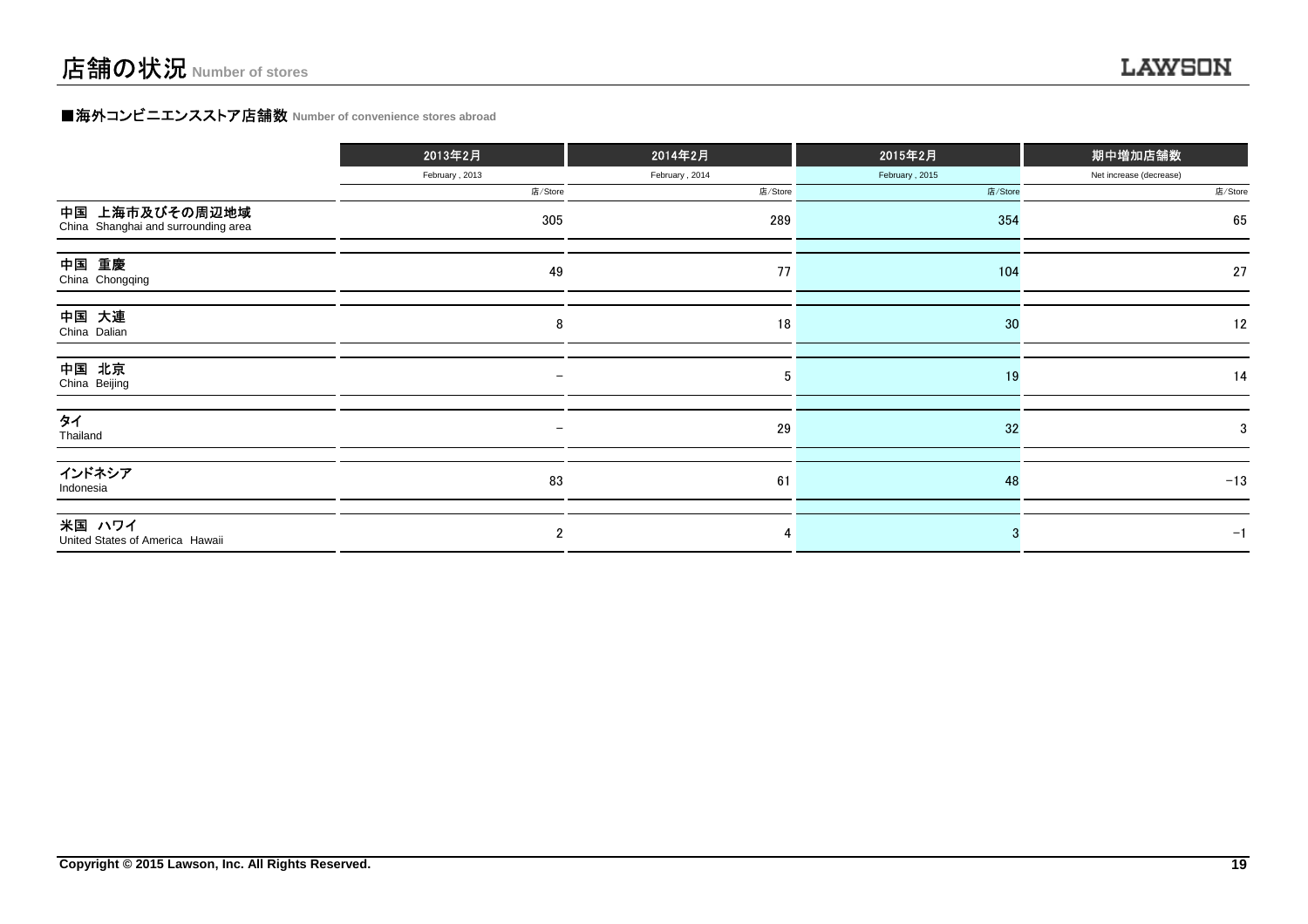### **■その他セグメントの運営する店舗数 Number of stores of other segments**

|                                                       | 2013年2月                  | 2014年2月         | 2015年2月        | 期中増加店舗数                 |
|-------------------------------------------------------|--------------------------|-----------------|----------------|-------------------------|
|                                                       | February, 2013           | February, 2014  | February, 2015 | Net increase (decrease) |
|                                                       | 店/Store                  | 店/Store         | 店/Store        | 店/Store                 |
| 株式会社成城石井*1<br>SEIJO ISHII CO., LTD.                   |                          | $\qquad \qquad$ | 107            | 107                     |
|                                                       |                          |                 |                |                         |
| 株式会社ローソンHMVエンタテイメント<br>Lawson HMV Entertainment, Inc. | 46                       | 50              | -53            | 3                       |
|                                                       |                          |                 |                |                         |
| ユナイテッド・シネマ株式会社*2<br>United Cinemas Co., Ltd.          | $\overline{\phantom{0}}$ | $\qquad \qquad$ | 36             | 36                      |

(注)

\*1 (株)成城石井については、直営の成城石井店舗のみを記載しております。

\*2 ユナイテッド・シネマ(株)については、劇場数を記載しております。

Notes:

\*1 For SEIJO ISHII CO., LTD., it states number of its company-operated stores only.

\*2 For United Cinemas Co., Ltd., it states number of theaters.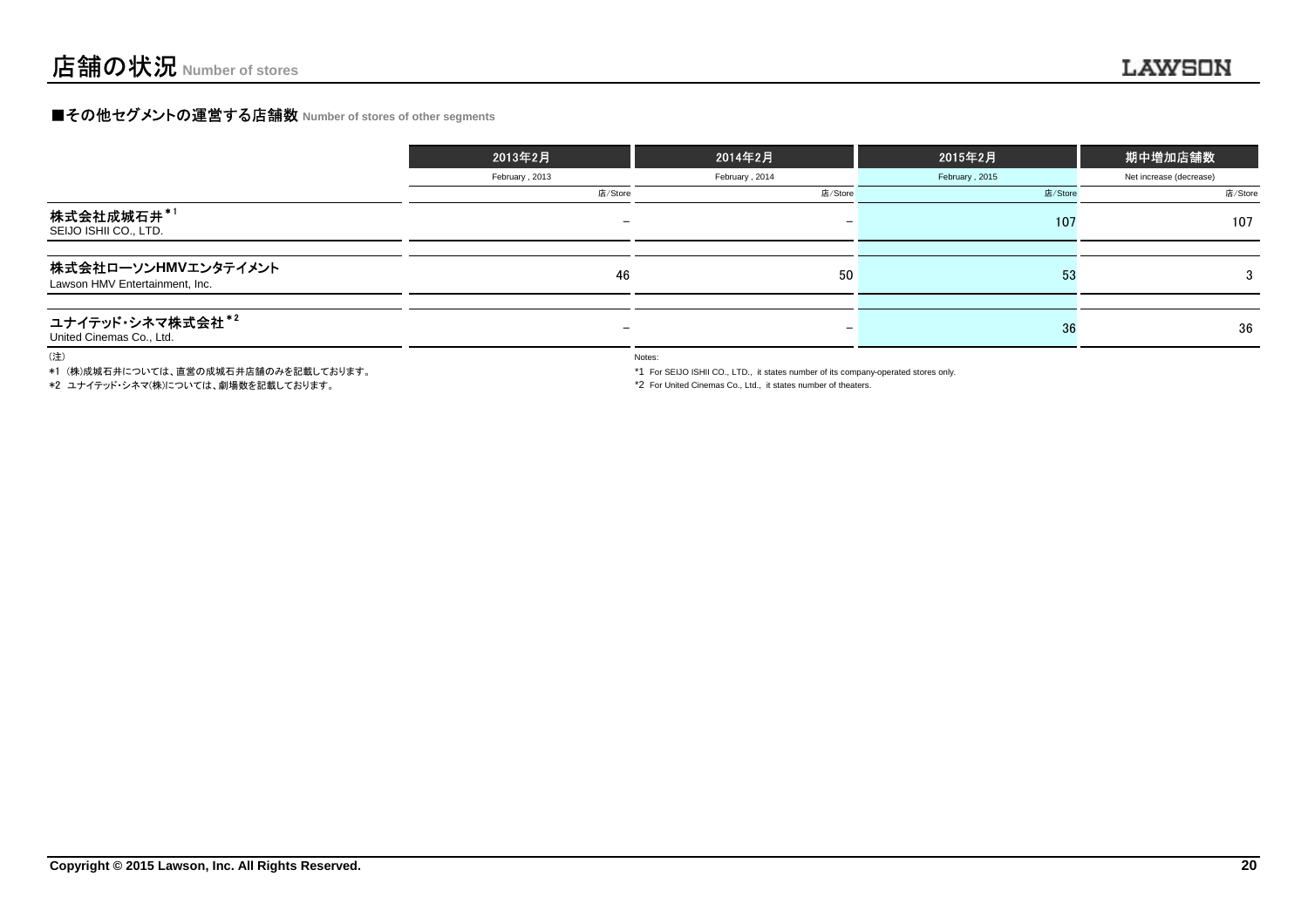## ■既存店売上高前年比及び既存店総荒利益高前年比 **Net sales and gross profit of existing stores** \*1

|                                     | 2012年度/FY2012 | 2013年度/FY2013 | 2014年度/FY2014 | 2015年度(計画)/FY2015 (Forecast) \ |                           |
|-------------------------------------|---------------|---------------|---------------|--------------------------------|---------------------------|
|                                     | 通期/Full year  | 通期/Full year  | 通期/Full year  | 第2四半期累計期間/1H                   | 通期計画/Full year (Forecast) |
|                                     | 前年比/YoY       | 前年比/YoY       | 前年比/YoY       | 前年比/YoY                        | 前年比/YoY                   |
| 売上高 Net sales                       | 100.0%        | 99.8%         | 99.0          | 99.5%                          | 100.0%                    |
| 総荒利益高 Gross profit                  | 101.2%        | 101.5%        | 100.0%        | 100.2%                         | 100.7%                    |
| 売上高(連結)<br>Net sales (consolidated) | 99.8%         | 99.4%         | 98.6%         |                                |                           |

### ■平均日販 Average daily sales per store <sup>\*1</sup>

|               | 2012年度/FY2012 <sup> </sup> | 2013年度/FY2013       | 2014年度/FY2014       |
|---------------|----------------------------|---------------------|---------------------|
|               | 通期/Full year               | 通期/Full year        | 通期/Full year        |
|               | 千円/Thousands of yen        | 千円/Thousands of yen | 千円/Thousands of yen |
| 全店 All stores | 547                        | 542                 | 533                 |
| 新店 New stores | 498                        | 506                 | 484                 |
|               |                            |                     |                     |

■既存店客数及び客単価 Average number of customers and average spending per customer at exsisting stores <sup>\*1</sup><br>■

|                           | 2012年度/FY2012    |         | 2013年度/FY2013    |         | 2014年度/FY2014    |         |
|---------------------------|------------------|---------|------------------|---------|------------------|---------|
|                           | 通期/Full year     |         | 通期/Full year     |         | 通期/Full year     |         |
|                           | 人·円/Persons, Yen | 前年比/YoY | 人・円/Persons, Yen | 前年比/YoY | 人·円/Persons, Yen | 前年比/YoY |
| 客数 Number of customers    | 873              | 99.4%   | 854              | 99.0%   | 823              | 98.0%   |
| 客単価 Spending per customer | 599              | 100.6%  | 597              | 100.8%  | 602              | 101.0%  |
|                           |                  |         |                  |         |                  |         |

### ■全店商品別販売構成の推移及び総荒利益率の状況 Sales and gross profit margin by merchandise category at store level (All stores) <sup>\*1</sup>

|                            |                        | 2012年度/FY2012<br>通期/Full year |                              |                        | 2013年度/FY2013<br>通期/Full year |                              |                        | 2014年度/FY2014<br>通期/Full year |                                     |                          | 2015年度(計画)/FY2015 (Forecast)        |  |
|----------------------------|------------------------|-------------------------------|------------------------------|------------------------|-------------------------------|------------------------------|------------------------|-------------------------------|-------------------------------------|--------------------------|-------------------------------------|--|
|                            |                        |                               |                              |                        |                               |                              |                        |                               |                                     |                          | 通期計画/Full year (Forecast)           |  |
|                            | 十億円<br>Billions of yen | 構成比<br>Share                  | 総荒利益率<br>Gross Profit Margin | 十億円<br>Billions of yen | 構成比<br>Share                  | 総荒利益率<br>Gross Profit Margin | 十億円<br>Billions of yen | 構成比<br>Share                  | 総荒利益率<br><b>Gross Profit Margin</b> |                          | 総荒利益率<br><b>Gross Profit Margin</b> |  |
| ファストフード Fast foods         | 352.6                  | 20.8%                         | 38.4%                        | 391.5                  | 22.4%                         | 38.9%                        | 412.2                  | 23.5%                         | 38.9%                               |                          |                                     |  |
| 日配食品 Daily delivered foods | 213.0                  | 12.6%                         | 34.4%                        | 219.7                  | 12.6%                         | 34.1%                        | 227.4                  | 12.9%                         | 34.1%                               |                          |                                     |  |
| 加工食品 Processed foods       | 948.9                  | 56.0%                         | 23.9%                        | 957.0                  | 54.9%                         | 24.0%                        | 941.5                  | 53.6%                         | 24.1%                               |                          |                                     |  |
| うち、タバコ Cigarettes          | 475.1                  | 28.1%                         | 10.5%                        | 474.1                  | 27.2%                         | 10.5%                        | 462.8                  | 26.3%                         | 10.8%                               |                          |                                     |  |
| 非食品 Non-food products      | 178.7                  | 10.6%                         | 45.6%                        | 176.5                  | 10.1%                         | 47.7%                        | 175.9                  | 10.0%                         | 48.9%                               | $\overline{\phantom{0}}$ |                                     |  |
| 合計 Total                   | .693.4                 | 100.0%                        | 30.5%                        | .744.7                 | 100.0%                        | 31.0%                        | 1.757.2                | 100.0%                        | 31.3%                               | 31.5%                    | 31.5%                               |  |

#### 分類 Category

| ファストフード Fast foods           | 米飯・麺・調理パン(サンドイッチ等)・デリカ・ファストフード 等 Rice, noodles, bread, delicatessen items, over-the-counter fast foods, etc.    |
|------------------------------|-----------------------------------------------------------------------------------------------------------------|
| 日配食品 Daily delivered foods   | ベーカリー・デザート・アイスクリーム・生鮮食品 等 Bakery items, desserts, ice cream, perishable food (vegetable, fruits and meat), etc. |
| 加工食品 Processed foods         | 飲料・酒類・タバコ・加工食品・菓子 等 Soft drinks, alcoholic drinks, cigarettes, processed foods, confectioneries, etc.           |
| <b>非食品</b> Non-food products | 日用品・本・雑誌・ギフトカード 等 Daily necessities, books, magazines, gift cards, etc.                                         |
| $\cdots$                     |                                                                                                                 |

(注)

\*1 売上高(連結)を除く上記の数値は、「ローソン」及び「ナチュラルローソン」店舗の合計です。

 \*1 These figures except for net sales (consolidated) are a sum of total LAWSON and NATURAL LAWSON stores. ) and the contract of the contract of the contract of the contract of the contract of the contract of the contract of the contract of the contract of the contract of the contract of the contract of the contract of the cont

\*2 非食品の総荒利益率は、手数料収入を含め算出しております。

\*2 Gross profit of non-food products includes service commissions.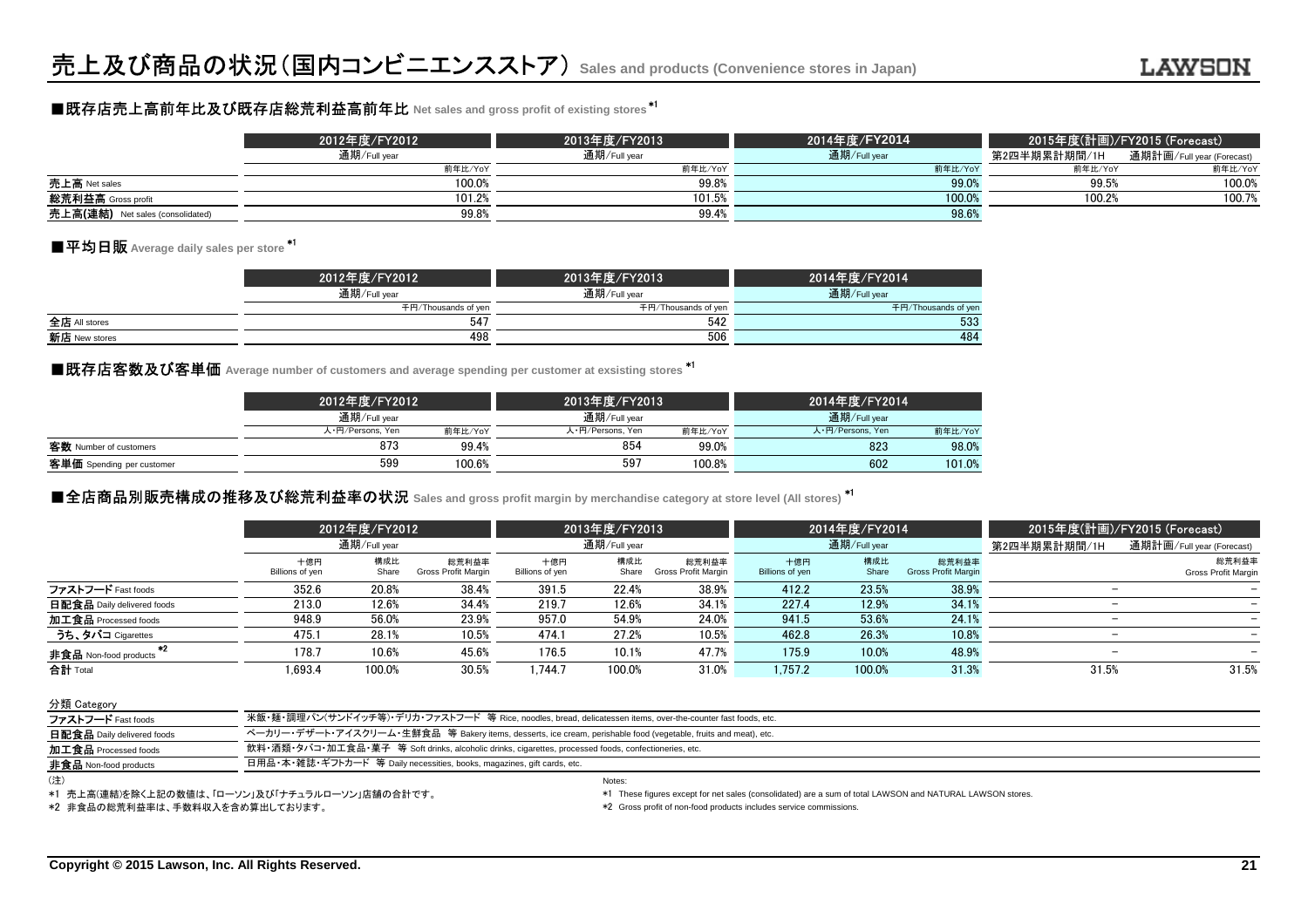### ■酒・タバコ取扱店及び24時間営業店舗数、駐車場設置店舗数 **Liquor-licensed, cigarette-licensed, 24-hour operating and parking-lot equipped stores**

|                                                 |         | 2012年度/FY2012<br>通期/Full year |         | 2013年度/FY2013       | 2014年度/FY2014 |                     |
|-------------------------------------------------|---------|-------------------------------|---------|---------------------|---------------|---------------------|
|                                                 |         |                               |         | 通期/Full year        |               | 通期/Full year        |
|                                                 | 店/Store | 総店舗数に占める割合<br>Share           | 店/Store | 総店舗数に占める割合<br>Share | 店/Store       | 総店舗数に占める割合<br>Share |
| 酒取扱店 Liquor-licensed stores                     | 9.579   | 98.2%                         | 11.127  | 98.1%               | 11.596        | 97.4%               |
| タバコ取扱店 Cigarette-licensed stores                | 9.132   | 93.6%                         | 10.300  | 90.9%               | 10.869        | 91.3%               |
| 24時間営業店 24-hour operating stores                | 9.476   | 97.2%                         | 11.051  | 97.5%               | 11.477        | 96.4%               |
| <b>駐車場設置店</b> Stores equipped with parking lots | 7.199   | 73.8%                         | 7.690   | 67.8%               | 8,105         | 68.1%               |

#### ■平均在庫(全店 期末1店舗当たり平均在庫売価) Inventory turnover in days (Based on all stores, inventory per store)

|                                 | 2012年度/FY2012                  |         | 2013年度/FY2013                  |         | 2014年度/FY2014                  |         |
|---------------------------------|--------------------------------|---------|--------------------------------|---------|--------------------------------|---------|
|                                 | 通期/Full year                   |         | 通期/Full year                   |         | 通期/Full year                   |         |
|                                 | 千円・日<br>Thousands of yen, days | 前年比/YoY | 千円・日<br>Thousands of yen, days | 前年比/YoY | 千円・日<br>Thousands of yen, days | 前年比/YoY |
| 在庫 Inventory                    | 6.505                          | 101.5%  | 7.001                          | 107.6%  | 6,819                          | 97.4%   |
| 在庫日数 Inventory turnover in days |                                | 102.8%  |                                | 107.3%  | 15.                            | 107.3%  |

#### ■売場面積(全店) **Area of floor (All stores)**

|                         | 2012年度/FY2012                |         | 2013年度/FY2013                |         | 2014年度/FY2014                |         |
|-------------------------|------------------------------|---------|------------------------------|---------|------------------------------|---------|
|                         | 通期/Full year                 |         | 通期/Full year                 |         | 通期/Full year                 |         |
|                         | m <sup>2</sup> /Square meter | 前年比/YoY | m <sup>2</sup> /Square meter | 前年比/YoY | m <sup>2</sup> /Square meter | 前年比/YoY |
| 全店売場面積<br>Area of floor | 1.084.739                    | 107.6%  | 1.252.221                    | 115.4%  | .405.801                     | 112.3%  |
|                         |                              |         |                              |         |                              |         |

#### ■収納代行業務の状況**(**全店**) Third party bill settlement (All stores)**

|                                | 2012年度/FY2012                       |         | 2013年度/FY2013                       |              | 2014年度/FY2014                       |              |  |
|--------------------------------|-------------------------------------|---------|-------------------------------------|--------------|-------------------------------------|--------------|--|
|                                | 通期/Full year                        |         |                                     | 通期/Full year |                                     | 通期/Full year |  |
|                                | 百万円、百万件<br>Millions of yen, million | 前年比/YoY | 百万円、百万件<br>Millions of yen, million | 前年比/YoY      | 百万円、百万件<br>Millions of yen, million | 前年比/YoY      |  |
| <b>収納金額</b> Transaction amount | 1.879.679                           | 108.9%  | 1.979.383                           | 105.3%       | 2.073.049                           | 104.7%       |  |
| 取扱件数 Number of settlement      | 190.4                               | 107.1%  | 196.                                | 103.0%       | 198.9                               | 101.4%       |  |
| 手数料収入 Commission revenues      | 10.191                              | 107.4%  | 10.584                              | 103.9%       | 10.778                              | 101.8%       |  |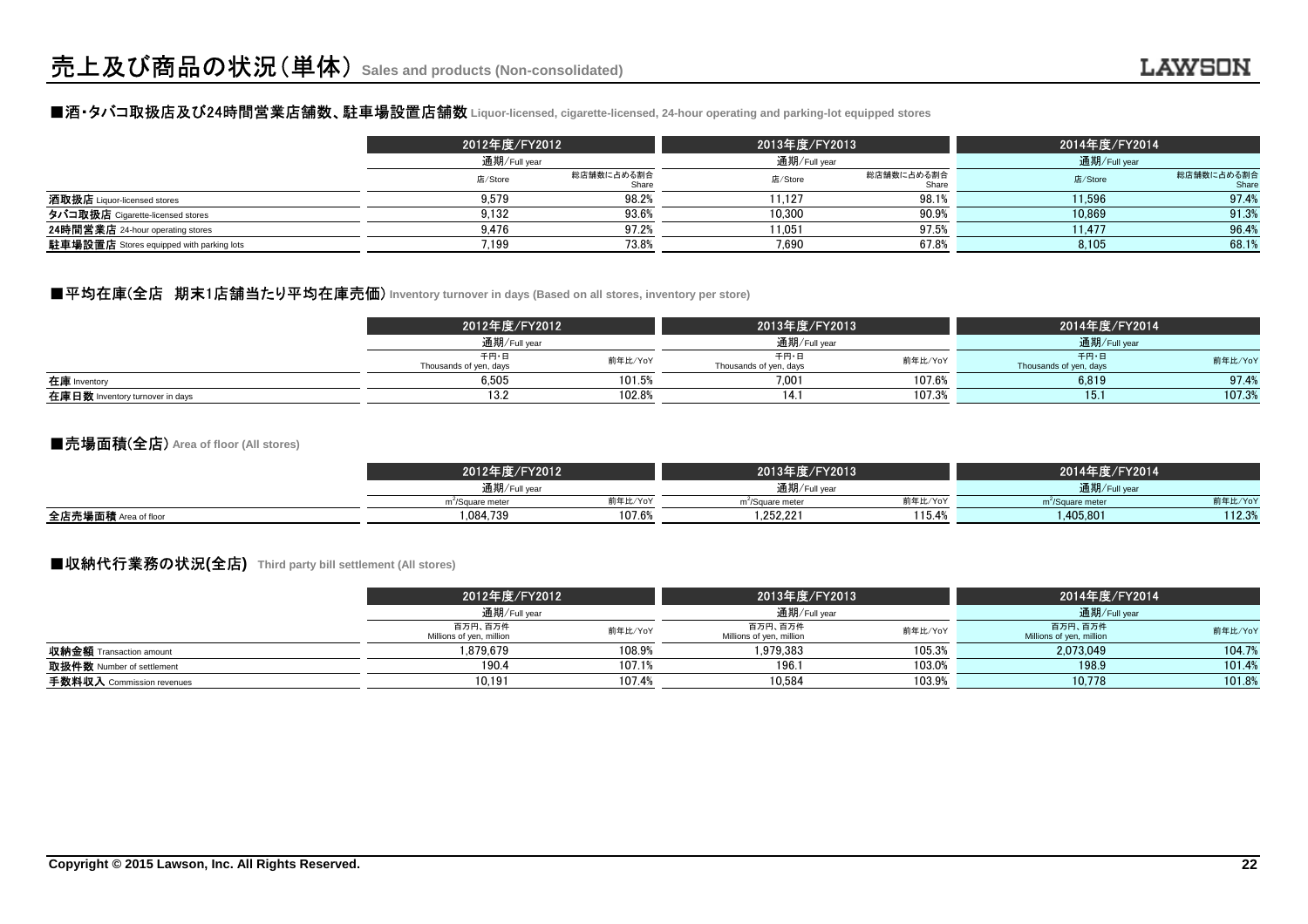| 2013年度/FY2013<br>2014年度/FY2014                                                       | 2012年度/FY2012 |                             |              |                                         |
|--------------------------------------------------------------------------------------|---------------|-----------------------------|--------------|-----------------------------------------|
| 通期/Full year<br>通期/Full year                                                         |               |                             | 通期/Full year |                                         |
| 期首差/Net increase (decrease)<br>期首差/Net increase (Decrease)<br>人/Persons<br>人/Persons |               | 期首差/Net increase (decrease) | 人/Persons    |                                         |
|                                                                                      |               |                             |              | <b>単体</b> Non-consolidated              |
| 62<br>135<br>3.544<br>3.679                                                          |               | 140                         | 3.482        | 従業員数 Employees                          |
| $-98$<br>$-18$<br>1,866<br>1,848                                                     |               | $-199$                      | 1.964        | パートタイマー Part-time and temporary workers |
|                                                                                      |               |                             |              | 連結子会社 Consolidated subsidiaries         |
| 1,135<br>2,792<br>3,927<br>$-130$                                                    |               | $-211$                      | 2.922        | 従業員数 Employees                          |
| 1,763<br>$-467$<br>8,177<br>6,414                                                    |               | 26                          | 6,881        | パートタイマー Part-time and temporary workers |
|                                                                                      |               |                             |              | 連結計 Consolidated                        |
| 1,270<br>$-68$<br>6,336<br>7,606                                                     |               | $-71$                       | 6.404        | 従業員数 Employees                          |
| 1,745<br>$-565$<br>8,280<br>10.025                                                   |               | $-173$                      | 8,845        | パートタイマー Part-time and temporary workers |
|                                                                                      |               |                             |              |                                         |